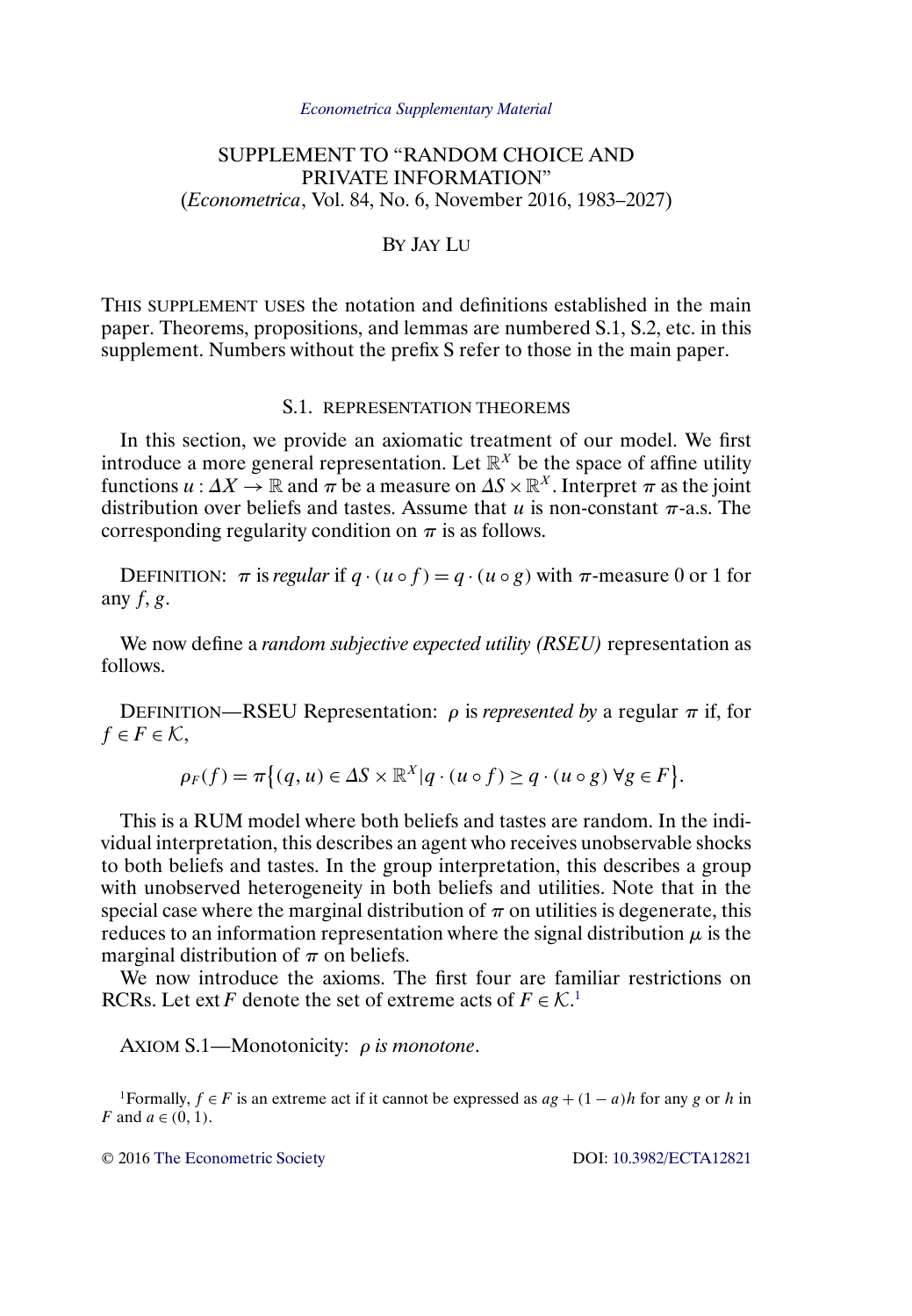<span id="page-1-0"></span>AXIOM S.2—Linearity: ρ *is linear*.

AXIOM S.3—Extremeness:  $\rho_F(\text{ext } F) = 1$ .

AXIOM S.4—Continuity: ρ *is continuous*.

Monotonicity follows from the fact that when menus are enlarged by adding new acts, the probability of choosing old acts can only decrease. Linearity and extremeness follow from the fact that the random utilities in our model are linear (i.e., agents are subjective expected utility maximizers). In fact, linearity is *the* version of the independence axiom tested in many experimental settings (see Kahneman and Tversky [\(1979\)](#page-20-0), for example). Since linear utilities are used for evaluation, extremeness means that mixtures of acts in a menu are never chosen (aside from indifferences). Continuity is standard other than the adjustment for indifferences. Note that if  $\mathcal H$  is the Borel  $\sigma$ -algebra, then  $\mathcal{K}_0 = \mathcal{K}$  and our continuity axiom condenses to the usual continuity.<sup>2</sup> These first four axioms are necessary and sufficient for random expected utility (Gul and Pesendorfer [\(2006\)](#page-20-0)).

We now present the new axioms. Call a state  $s \in S$  *null* if the RCR treats all acts that differ only in that state the same, that is,  $\rho_{F \cup f}(f) = \rho_{F \cup g}(g)$  whenever  $f(s') = g(s')$  for all  $s' \neq s$ . Given an act f and state  $s \in S$ , let  $f(s)$  also denote the constant act that yields the payoff  $f(s)$  in every state. Call a menu *constant*  $\bigcup_{f\in F} f(s)$  denote the constant menu consisting of  $f(s)$  for all  $f \in F$ . We now if it contains only constant acts. Given a menu F and state  $s \in S$ , let  $F(s) =$ present the random choice analog of state-independence.

AXIOM S.5—S-independence: *Suppose*  $f(s_1) = f(s_2)$ ,  $F_1(s_1) = F_2(s_2)$ , and  $F_i(s) = f(s)$  *for all*  $s \neq s_i$ . *If*  $s_1$  *is not null, then*  $\rho_{F_1}(f) = \rho_{F_1 \cup F_2}(f)$ .

S-independence states that if an act f yields the same payoff in states  $s_1$  and  $s_2$ , payoffs of menu  $F_1$  in  $s_1$  are the same as those of menu  $F_2$  in  $s_2$ , and acts in  $F_i$ only differ in  $s_i$ , then the probability of choosing f in  $F_1$  is the same as choosing f in  $F_1 \cup F_2$ . This is because only payoffs in state  $s_i$  matter in menu  $F_i$ , so stateindependent utilities imply that f is optimal in  $F_1$  if and only if it is also optimal in  $F_1 \cup F_2$ . This is the random choice version of the state-independence axiom.<sup>3</sup> Finally, non-degeneracy rules out the trivial case of universal indifference.

AXIOM S.6—Non-degeneracy:  $\rho_F(f) < 1$  for some F and  $f \in F$ .

<sup>2</sup>In general, though, the RCR is not continuous over all menus and is in fact discontinuous at precisely those menus that contain indifferences. Nevertheless, every menu is arbitrarily (Haus-dorff) close to some menu in  $K_0$ , so continuity is preserved over almost all menus.

 $3$ Under deterministic choice, Theorem [S.1](#page-2-0) implies that S-independence is equivalent to the standard state-independence axiom in the presence of the other axioms.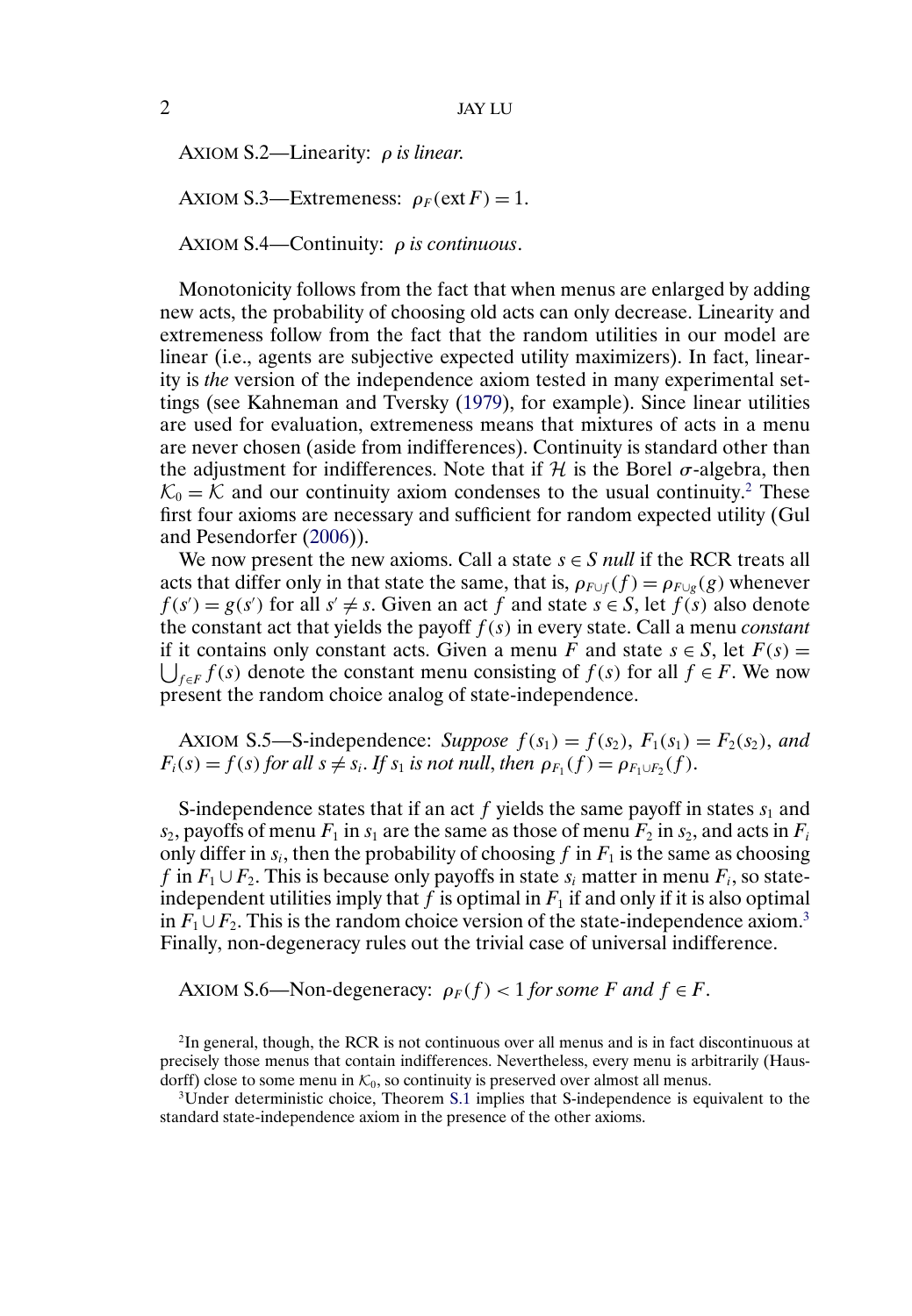<span id="page-2-0"></span>We now present the first representation theorem. Axioms  $S.1-S.6$  $S.1-S.6$  are necessary and sufficient for a RSEU representation.

THEOREM S.1: ρ *satisfies Axioms* [S.1](#page-0-0)*–*[S.6](#page-1-0) *if and only if it has a RSEU representation*.

Theorem S.1 shows that the characterization of random expected utility can be comfortably extended to the realm of Anscombe–Aumann acts and the axioms of subjective expected utility yield intuitive random choice analogs. For an information representation, we need one additional restriction.

AXIOM S.7—C-determinism:  $\rho_F(f) \in \{0, 1\}$  for constant F.

C-determinism states that the RCR is deterministic over menus consisting only of constant acts. Under an information representation, choice is stochastic only as a result of varying beliefs. Since beliefs are irrelevant for constant acts, choice must be deterministic. Thus, adding C-determinism results in an information representation.

THEOREM S.2: ρ *satisfies Axioms* [S.1](#page-0-0)*–*S.7 *if and only if it has an information representation*.

Note that if we allow the utility  $u$  to be constant, then the non-degeneracy axiom can be dropped without loss of generality. However, the uniqueness of  $\mu$  in the representation would obviously fail in Theorem 1.

We also provide an alternate axiomatization of an information representation. Consider the following condition.

AXIOM S.5'—S-monotonicity: *If*  $\rho_{F(s)}(f(s)) = 1$  *for all*  $s \in S$ *, then*  $\rho_F(f) = 1$ *.* 

S-monotonicity states that if an act is the best regardless of which state occurs, then it must be chosen for sure. Similar to S-independence, it is the random choice analog of the standard state-monotonicity condition from deterministic choice. As in the Anscombe–Aumann model, replacing S-independence with S-monotonicity results in an alternate axiomatization for an information representation.

THEOREM S.3: ρ *satisfies Axioms* [S.1](#page-0-0)*–*[S.4,](#page-1-0) S.5 , [S.6](#page-1-0)*–*S.7 *if and only if it has an information representation*.

Our treatment so far assumes beliefs are completely subjective. Finally, as in Section 7, we present an axiomatization that includes as a primitive the observed frequency of states  $r \in \Delta S$  (assume r has full support as before). A calibrated information representation is an information representation where the signal distribution agrees with the objective  $r$ .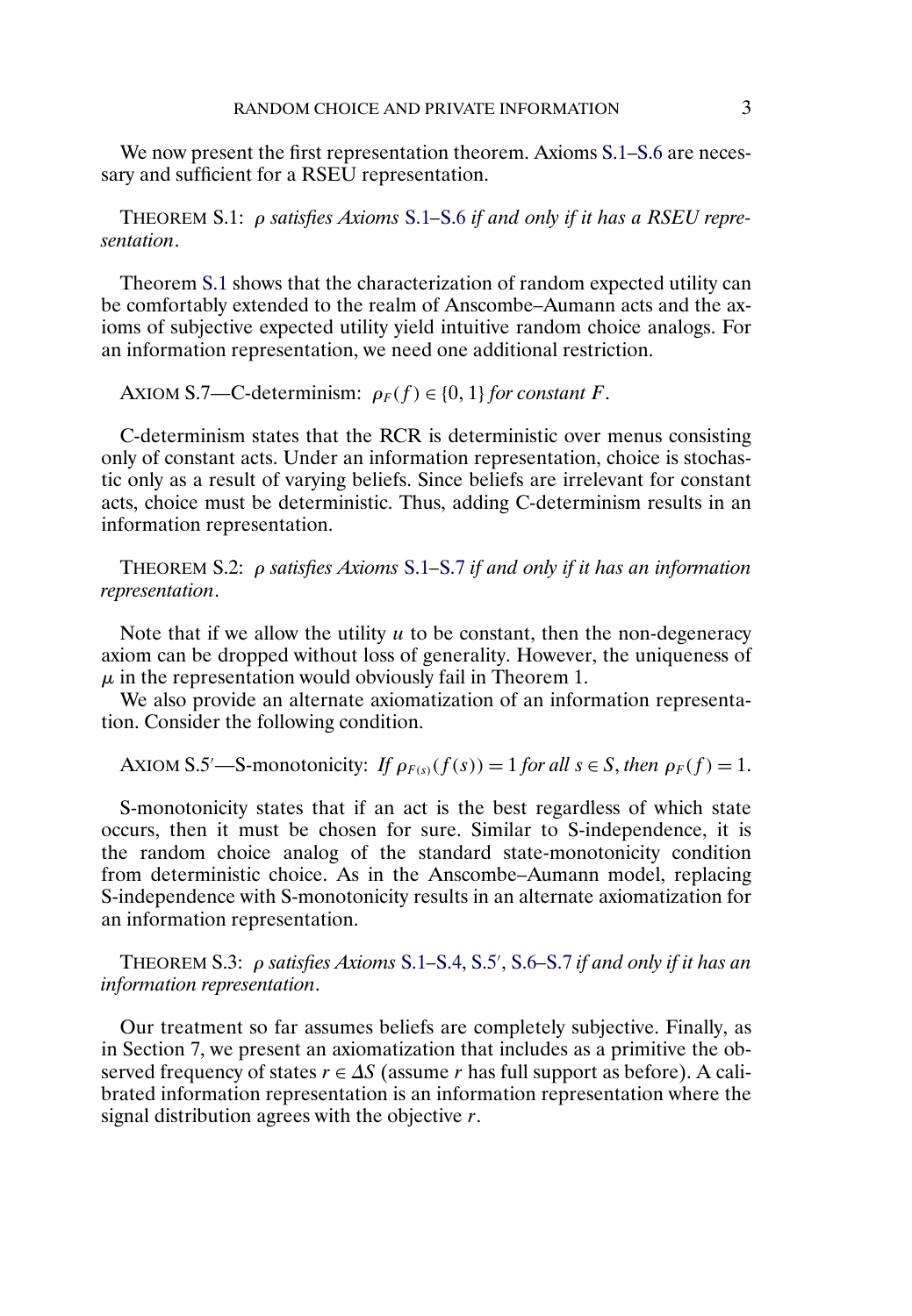DEFINITION—Calibrated Information Representation:  $\rho$  is represented by  $(\mu, u)$  and

$$
r = \int_{\Delta S} q \mu(dq).
$$

We now introduce a consistency axiom that relates  $r$  with RCR. Recall that the conditional worst act  $f^s$  coincides with the worst act if s occurs and with the best act otherwise.

AXIOM S.8—Consistency: *The mean of*  $\underline{f}^s_\rho$  *is r<sub>s</sub>* for all  $s \in S$ .

Axioms [S.1–](#page-0-0)S.8 are necessary and sufficient for a calibrated information representation. In other words, calculating means of test functions allows an analyst to check if the RCR is consistent with the objective frequency r.

THEOREM S.4: ρ *satisfies Axioms* [S.1](#page-0-0)*–*S.8 *if and only if it has a calibrated information representation*.

PROOF: Let  $\rho$  satisfy Axioms [S.1](#page-0-0)[–S.7](#page-2-0) so by Theorem [S.2,](#page-2-0)  $\rho$  is represented by some ( $\mu$ ,  $u$ ). Without loss of generality, normalize u such that  $u(f) = 1$  and  $u(\underline{f}) = 0$ . From Lemma A.6, we know that the mean of  $\underline{f}^s$  is given by

$$
\int_{[0,1]} a d\underline{f}^s_{\rho}(a) = 1 - \int_{\Delta S} q \cdot (u \circ \underline{f}^s) \mu(dq)
$$

$$
= 1 - \int_{\Delta S} (1 - q_s) \mu(dq) = \int_{\Delta S} q_s \mu(dq).
$$

Thus,  $\rho$  satisfies Axiom S.8 iff  $r = \int_{\Delta S} q_s \mu(dq)$ , as desired.  $Q.E.D.$ 

$$
Q.E.D.
$$

# S.1.1. *Proof of Theorem [S.1](#page-2-0)*

Before proving Theorem [S.1,](#page-2-0) we first present a few useful lemmas. The first shows that without loss of generality, we can consider random choice on a subspace of acts without ties. First, note that we can associate each act  $f \in H$  with its corresponding vector  $f \in \mathbb{R}^{S \times X}$ . Consider a collection of acts  $f_1, f_2, \ldots, f_k$ that are tied with  $g_1, g_2, \ldots, g_k$ , respectively, where

$$
z_i := \frac{f_i - g_i}{\|f_i - g_i\|} \neq 0,
$$

and  $z_i \cdot z_j = 0$  for all  $i \neq j$ . Let  $Z := \text{lin}\{z_1, \ldots, z_k\}$  be the linear space spanned by all  $z_i$  with  $Z = 0$  if no such  $z_i$  exists. Let k be maximal in that, for any two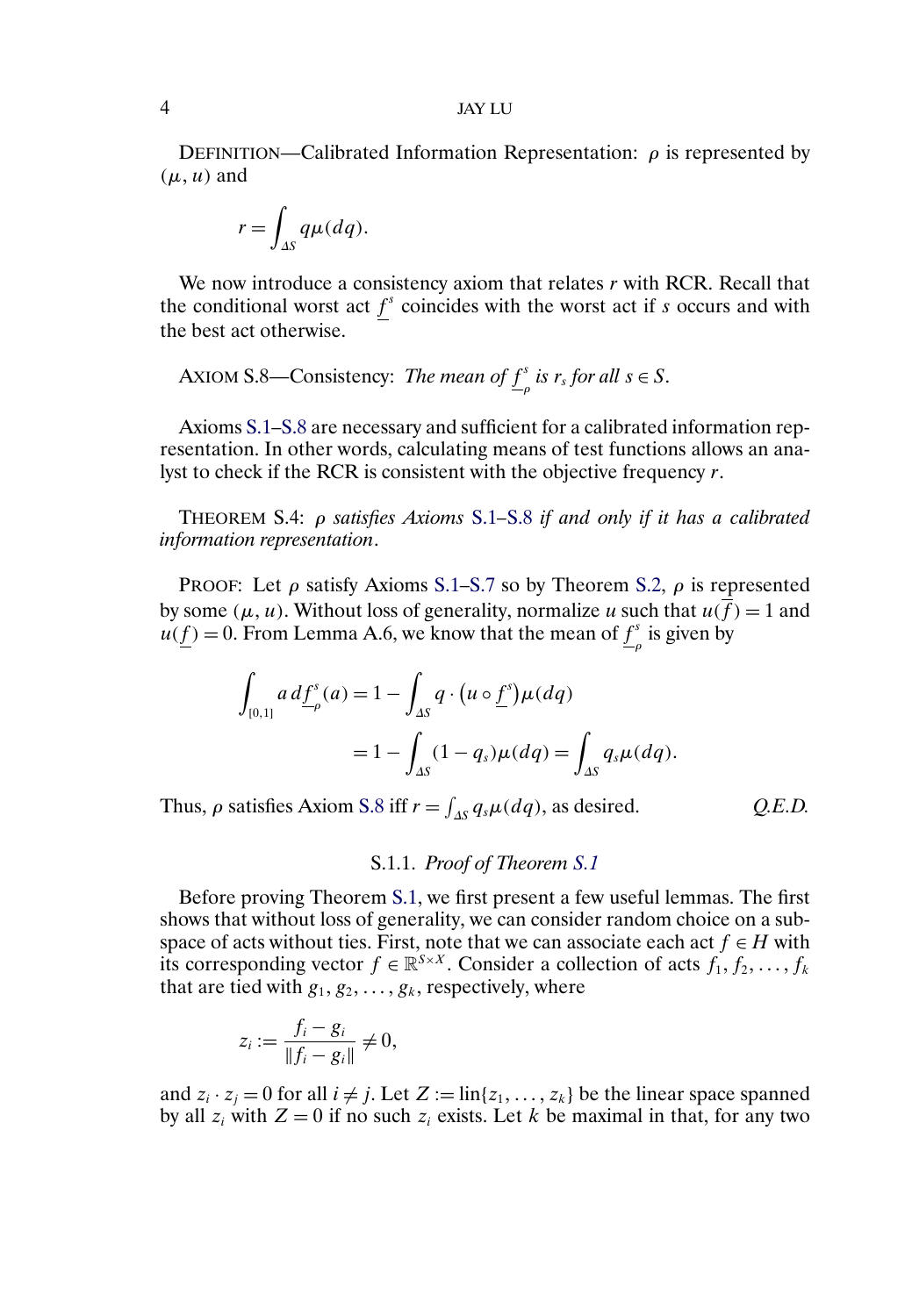<span id="page-4-0"></span>acts f and g that are tied,  $f - g \in Z$ . Lemmas A.3 and A.4 ensure that k is well-defined, and note that the vectors  $z_i$  form an orthonormal basis for the space of tied acts.

We now define a projection  $\varphi : H \to \mathbb{R}^{S \times X}$  that maps acts to a subspace orthogonal to Z and hence contains no ties. Formally, define

$$
\varphi(f) := f - \sum_i (f \cdot z_i) z_i,
$$

and let  $W := \text{lin}(\varphi(H))$  be the linear space containing the image of  $\varphi$  with orthonormal basis  $\{w_1, \ldots, w_m\}$ . Note that  $\{z_1, \ldots, z_k, w_1, \ldots, w_m\}$  form an orthonormal basis for the space of all acts.

LEMMA S.1: *Suppose* ρ *is monotonic and linear*. (1)  $\varphi(f) = \varphi(g)$  *if and only if f and g are tied.* (2)  $w \cdot \varphi(f) = w \cdot f$  *for all*  $w \in W$ .

PROOF: We first prove (1). Suppose f and g are tied so  $f - g \in Z$  by the definition of  $Z$ . Thus,

$$
f = g + \sum_i \alpha_i z_i
$$

for some coefficients  $\alpha_i$ . This implies that

$$
\varphi(f) = g + \sum_{i} \alpha_{i} z_{i} - \sum_{i} \left[ \left( g + \sum_{j} \alpha_{j} z_{j} \right) \cdot z_{i} \right] z_{i}
$$

$$
= g - \sum_{i} (g \cdot z_{i}) z_{i} = \varphi(g),
$$

as desired. For the converse, suppose  $\varphi(f) = \varphi(g)$  so

$$
f - \sum_{i} (f \cdot z_i) z_i = g - \sum_{i} (g \cdot z_i) z_i,
$$
  

$$
f - g = \sum_{i} ((f - g) \cdot z_i) z_i \in Z.
$$

Thus, f and g are tied as desired. This proves (1).

We now prove (2). Note that  $\varphi(f) \cdot z_i = 0$  for all  $f \in H$ . Since  $W = \text{lin}(\varphi(H))$ and  $\varphi$  is a linear mapping,  $w \cdot z_i = 0$  for all  $w \in W$ . Thus, for all  $w \in W$ ,

$$
w \cdot \varphi(f) = w \cdot \left(f - \sum_i (f \cdot z_i) z_i\right) = w \cdot f,
$$

proving (2).  $Q.E.D.$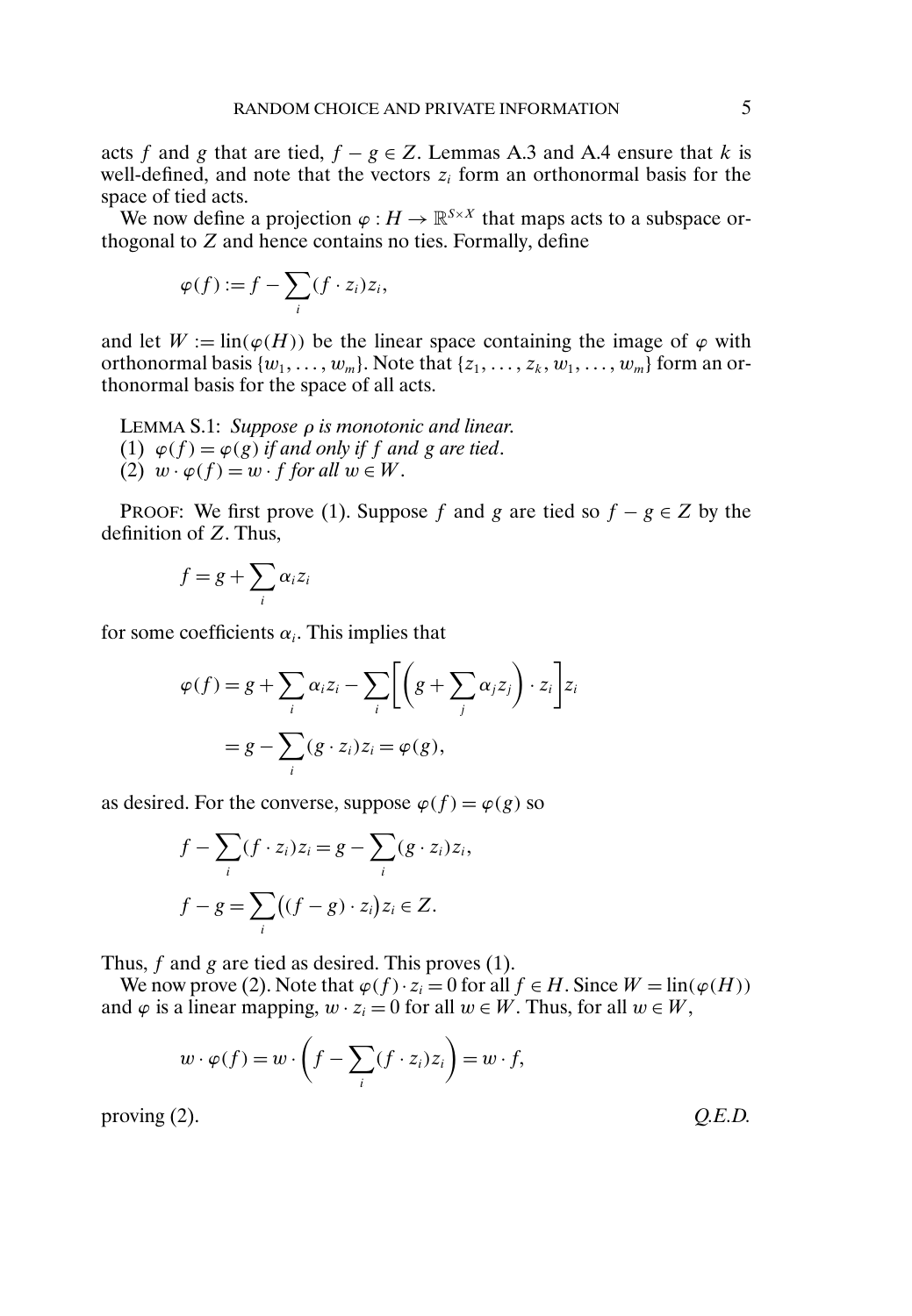## <span id="page-5-0"></span>6 JAY LU

The next lemma shows that we can apply the Gul and Pesendorfer [\(2006\)](#page-20-0) random expected utility representation theorem to obtain a random utility representation.

LEMMA S.2: *If* ρ *satisfies Axioms* [S.1](#page-0-0)*–*[S.4,](#page-1-0) *then there exists a measure* ν *on* W *such that*

$$
\rho_F(f) = \nu \{ w \in W | w \cdot f \ge w \cdot g \ \forall g \in F \}.
$$

PROOF: Recall that W has basis  $\{w_1, \ldots, w_m\}$ . Let  $\Delta$  be the m-dimensional probability simplex and define the mapping  $T : H \to \Delta$ , where

$$
[T(f)]_i = \lambda \bigg[ \varphi(f) \cdot \bigg( w_i - \sum_j w_j \bigg) \bigg] + \frac{1}{m}.
$$

Note that since H is bounded, we can always find some small enough  $\lambda$  such that  $[T(f)]_i \ge 0$  for all *i* and  $\sum_i [T(f)]_i = 1$  so  $T(H) \subset \Delta$ . Now, for each finite set of lotteries  $D \subset \Delta$ , we can find a  $p^* \in \Delta$  and  $a \in (0,1)$  such that  $Dap^* \subset \Delta$  $T(H)$ . Thus, we can define an RCR  $\tau$  on  $\Delta$  such that

$$
\tau_D(p):=\rho_F(f),
$$

where  $T(F) = Dap^*$  and  $T(f) = pap^*$ . Linearity and Lemma [S.1](#page-4-0) ensure that  $\tau$  is well-defined.

Since the mappings  $\varphi$  and T are both affine, Axioms [S.1–](#page-0-0)[S.4](#page-1-0) correspond exactly to the axioms of Gul and Pesendorfer [\(2006\)](#page-20-0) on  $\Delta$ . Thus, by their Theorem 3, there exists a measure  $\tilde{\nu}$  on  $\Delta$  such that, for any menu F that contain no ties,

$$
\rho_F(f) = \tau_{T(F)}(T(f))
$$
  
=  $\tilde{\nu} \{ v \in \Delta | v \cdot (T(f)) \ge v \cdot (T(g)) \ \forall g \in F \}.$ 

Now, note that

$$
v \cdot (T(f)) = \sum_{i} v_i \left( \lambda \left[ \varphi(f) \cdot \left( w_i - \sum_{j} w_j \right) \right] + \frac{1}{m} \right)
$$
  
=  $\lambda \varphi(f) \cdot \sum_{i} (v_i - 1) w_i + \frac{1}{m}$   
=  $\lambda \varphi(f) \cdot \zeta(v) + \frac{1}{m}$ ,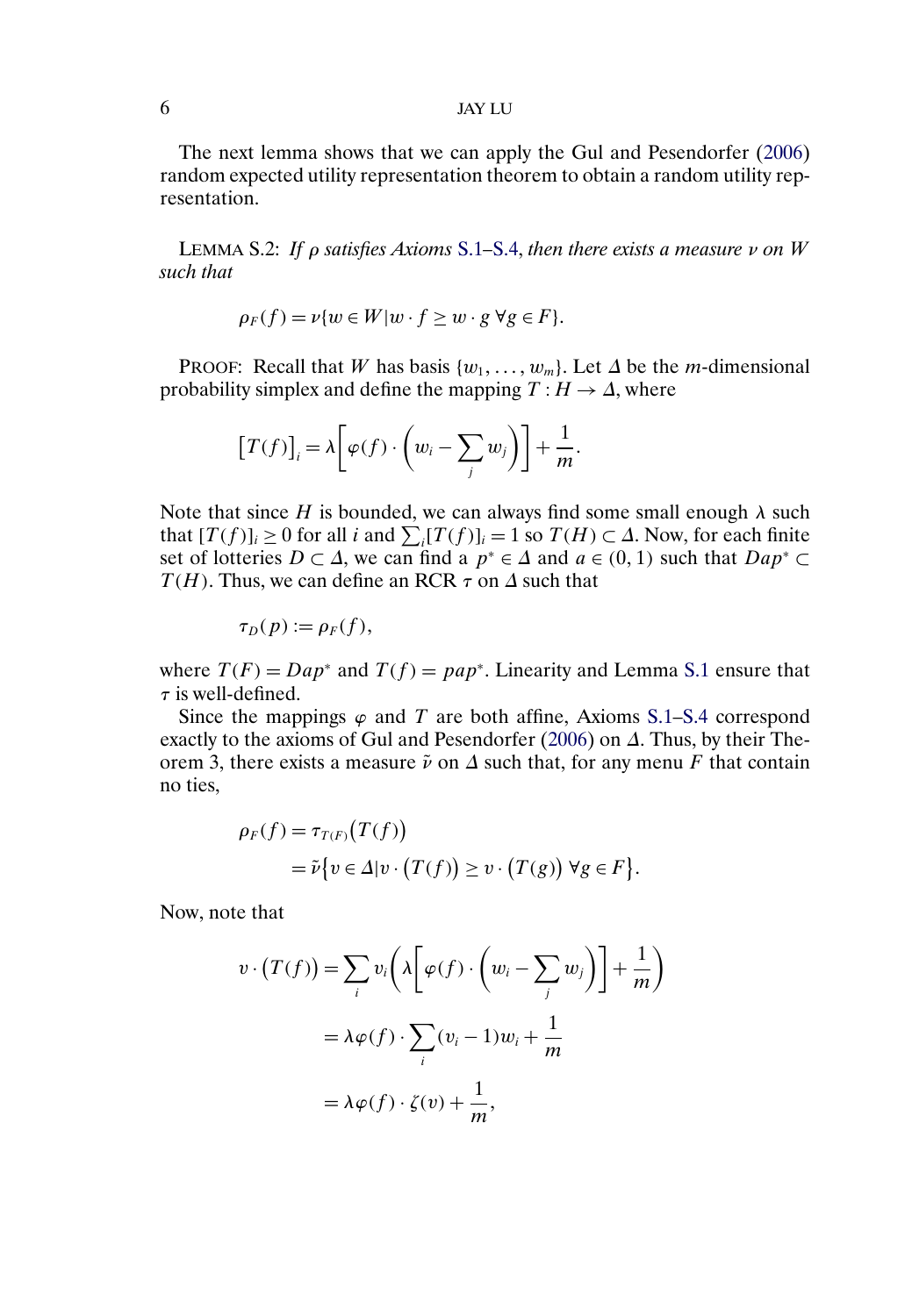<span id="page-6-0"></span>where  $\zeta(v) := \sum_i (v_i - 1)w_i \in W$ . Hence, if we let  $\nu := \tilde{\nu} \circ \zeta^{-1}$  be the measure on W induced by  $\tilde{\nu}$ , then

$$
\rho_F(f) = \tilde{\nu} \{ v \in \Delta | \varphi(f) \cdot \zeta(v) \ge \varphi(g) \cdot \zeta(v) \,\forall g \in F \}
$$

$$
= \nu \{ w \in W | \varphi(f) \cdot w \ge \varphi(f) \cdot w \,\forall g \in F \}
$$

$$
= \nu \{ w \in W | w \cdot f \ge w \cdot g \,\forall g \in F \},
$$

where the last equality follows from Lemma [S.1.](#page-4-0)

Now, for any menu  $F \in \mathcal{K}$ , let  $F^* \subset F$  denote the submenu that does not contain ties. By Lemma [S.1,](#page-4-0) if  $f$  and  $f^*$  are tied, then

$$
w \cdot f = w \cdot \varphi(f) = w \cdot \varphi(f^*) = w \cdot f^*.
$$

Thus, by Lemma A.3, for any  $f \in F$ ,

$$
\rho_F(f) = \rho_{F^*}(f^*) = \nu \{ w \in W | w \cdot f^* \ge w \cdot g^* \forall g^* \in F^* \}
$$
  
=  $\nu \{ w \in W | w \cdot f \ge w \cdot g \forall g \in F \},$ 

as desired. *Q.E.D.*

The next lemma shows that non-degeneracy ensures that there is at least one state that is not null. We will use the shorthand notation  $\rho(F, G) := \rho_{F \cup G}(F)$ .

LEMMA S.3: *If* ρ *is non-degenerate*, *then there exists a non-null state*.

PROOF: Suppose  $\rho$  is non-degenerate but all states are null and consider any two acts f and g. Order the states  $S = \{s_1, \ldots, s_n\}$  and define a sequence of acts  $f^i \in H$  for  $1 \leq i \leq n$  such that

$$
f^i(s_j) = \begin{cases} g(s_j) & \text{if } j \leq i, \\ f(s_j) & \text{if } j > i. \end{cases}
$$

In other words,  $f^i$  coincides with g on states  $s_1$  to  $s_i$  and with f on states  $s_{i+1}$  to  $s_n$ . Since  $f^i$  and  $f^{i+1}$  differ only on one state and every state is null,

$$
\rho(f^{i}, f^{i+1}) = 1 = \rho(f^{i+1}, f^{i}).
$$

Thus,  $f^i$  and  $f^{i+1}$  are tied for all i, so by Lemma A.2, f and g are tied. This implies  $\rho_F(f) = 1$  for any  $f \in F$ , contradicting non-degeneracy, as desired. *Q.E.D.* 

We are now ready to prove Theorem [S.1.](#page-2-0) We wish to show the following are equivalent:

(1)  $\rho$  satisfies Axioms [S.1](#page-0-0)[–S.6,](#page-1-0)

(2)  $\rho$  is represented by some regular  $\pi$ .

$$
O.E.D.
$$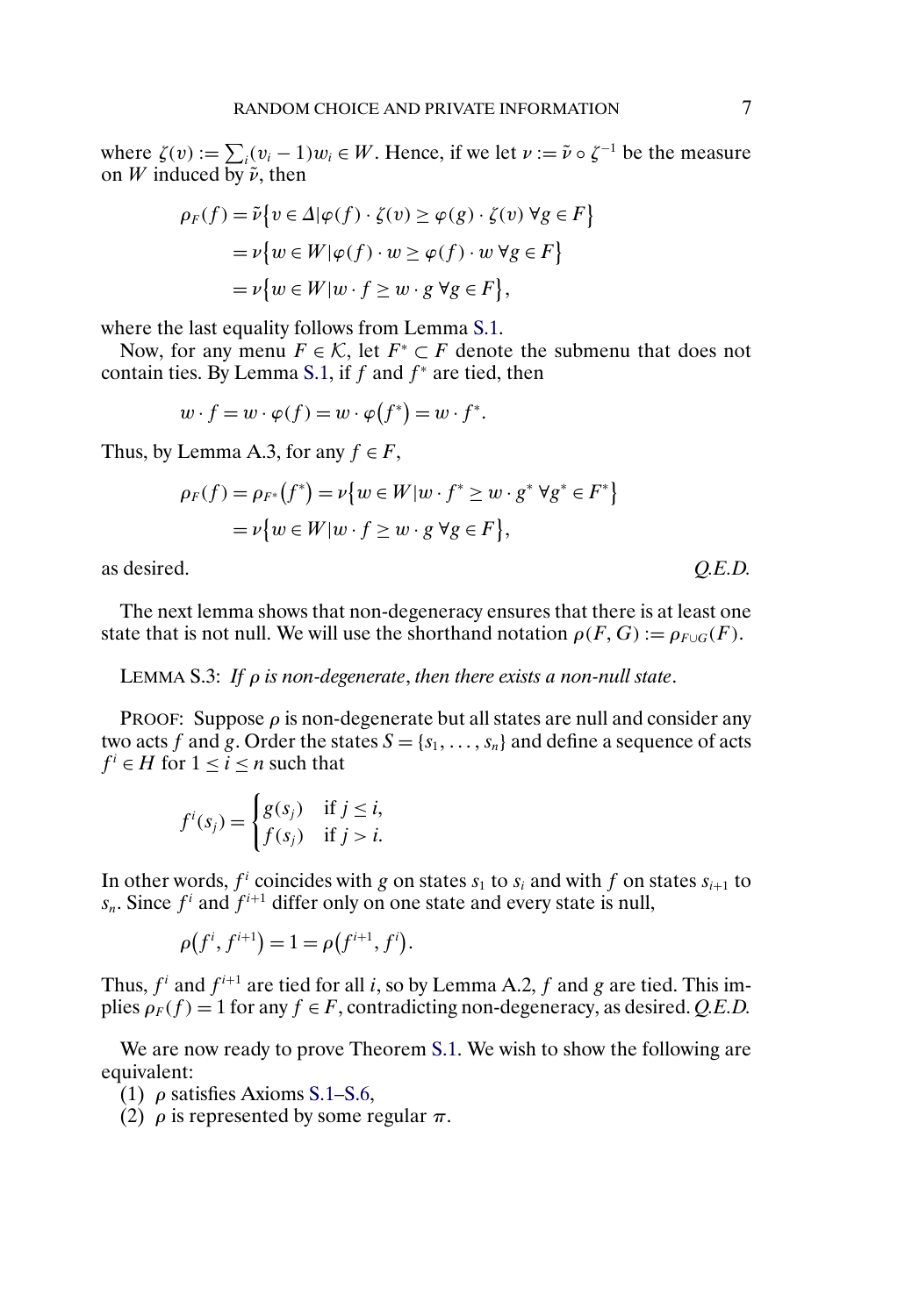Suppose (1) is true. By Lemma [S.2,](#page-5-0) we know there is a measure  $\nu$  on W such that

$$
\rho_F(f) = \nu \bigg\{ w \in W \Big| \sum_s w_s\big(f(s)\big) \geq \sum_s w_s\big(g(s)\big) \ \forall g \in F \bigg\},\
$$

where  $w_s: \Delta X \to \mathbb{R}$  denotes the linear utility corresponding to  $w \in W$  in state  $s \in S$ . Note that if a state  $s_0 \in S$  is null, then for any two acts f and g where  $f(s) = g(s)$  for all  $s \neq s_0$ ,

$$
1 = \rho(f, g) = \nu \{ w \in W | w_{s_0}(f(s)) \ge w_{s_0}(g(s)) \ \forall g \in F \}.
$$

Since this is true for all acts f and g, this means that  $w_{s_0}$  is constant  $\nu$ -a.s. Hence, without loss of generality, we can set  $w_s = 0$  for any null state  $s \in S$ .

Let  $S^* \subset S$  be the set of non-null states, which is non-empty by Lemma [S.3.](#page-6-0) Now, consider two non-null states  $s_1 \in S^*$  and  $s_2 \in S^*$ . For any  $p \in \Delta X$ ,  $q \in \Delta X$ , and  $i \in \{1, 2\}$ , define the following sets:

$$
H_i(p,q) := \{w \in W | w_{s_i}(p) > w_{s_i}(q) \},\,
$$
  

$$
I_i(p,q) := \{w \in W | w_{s_i}(p) = w_{s_i}(q) \}.
$$

Also, define

$$
R(p,q):=\bigcap_i H_i(p,q)\cup\bigcap_i I_i(p,q)\cup\bigcap_i H_i(q,p).
$$

We will show that for any two lotteries p and q,  $\nu(R(p,q)) = 1$ , that is,  $w_{s_1}(p) \geq w_{s_1}(q)$  iff  $w_{s_2}(p) \geq w_{s_2}(q)$  v-a.s.

Fix two lotteries  $p$  and  $q$  and consider acts  $f$ ,  $g$ , and  $h$  where

$$
p = f(s_1) = f(s_2) = g(s_2) = h(s_1),
$$
  
\n
$$
q = g(s_1) = h(s_2),
$$

and  $f(s) = g(s) = h(s)$  for all  $s \notin \{s_1, s_2\}$ . Since  $s_1$  is not null, S-independence implies that

$$
\nu\{w \in W | w_{s_1}(p) \ge w_{s_1}(q) \}
$$
  
=  $\rho(f, g) = \rho(f, g \cup h)$   
=  $\nu\{w \in W | w_{s_1}(p) \ge w_{s_1}(q) \text{ and } w_{s_2}(p) \ge w_{s_2}(q) \}.$ 

This implies that

$$
\nu((H_1(p,q) \cup I_1(p,q)) \cap H_2(q,p)) = 0.
$$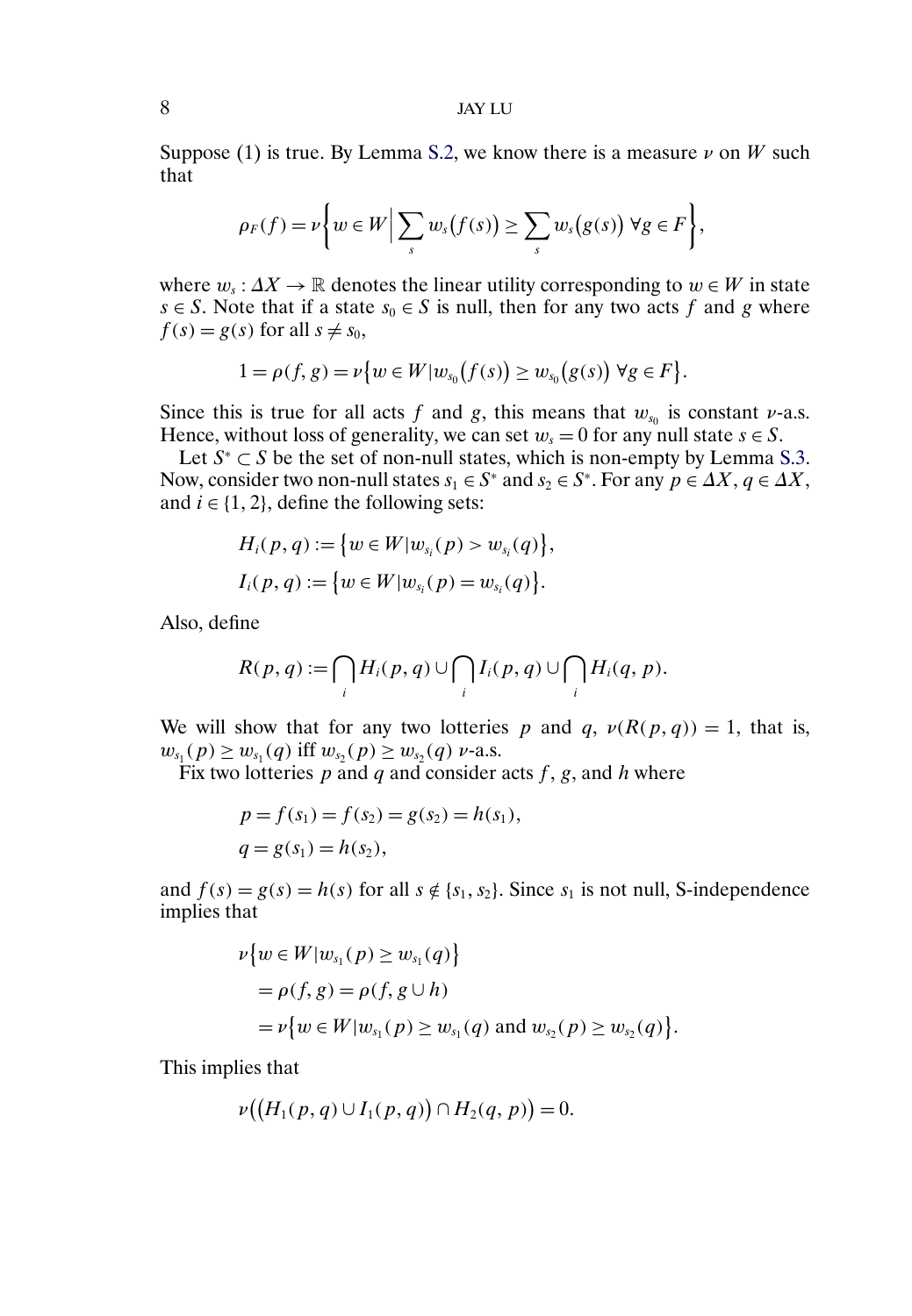Since  $s_2$  is not null, S-independence also implies that  $\rho(f, h) = \rho(f, g \cup h)$ , so

$$
\nu((H_2(p,q) \cup I_2(p,q)) \cap H_1(q,p)) = 0.
$$

By symmetric argument, we also have

$$
\nu((H_1(q, p) \cup I_1(p, q)) \cap H_2(p, q)) = 0,
$$
  

$$
\nu((H_2(q, p) \cup I_2(p, q)) \cap H_1(p, q)) = 0.
$$

This all implies that

$$
\nu(R(p,q)) = \nu(H_1(p,q) \cup I_1(p,q) \cup H_1(q,p)) = 1,
$$

as desired.

We now show that *v*-a.s.  $w_{s_1}(p) \geq w_{s_1}(q)$  iff  $w_{s_2}(p) \geq w_{s_2}(q)$  for all *p* and *q*. In other words, we will show that  $\nu(R) = 1$ , where

$$
R := \{ w \in W | w_{s_1}(p) \ge w_{s_1}(q) \text{ iff } w_{s_2}(p) \ge w_{s_2}(q) \text{ for all } \{p, q\} \subset \Delta X \}.
$$

Let  $C \subset \Delta X$  be a countable dense subset of  $\Delta X$  and note that

$$
R \subset R^* := \bigcap_{(p,q)\in C \times C} R(p,q).
$$

We will show that  $R = R^*$ . Suppose otherwise, so there is some  $w \in R^* \setminus R$ . Without loss of generality, we can find two lotteries p and q where  $w_{s_1}(p) \geq$  $w_{s_1}(q)$  but  $w_{s_1}(p) < w_{s_1}(q)$ . Since  $s_1$  is not null, we can find sequences of lotteries  $p_k \in C$  and  $q_k \in C$  where  $p_k \to p$ ,  $q_k \to q$ , and

$$
w_{s_1}(p_k) \geq w_{s_1}(p) \geq w_{s_1}(q) \geq w_{s_1}(q_k).
$$

Since  $w \in R^*$ , this means that  $w_{s_2}(p_k) \geq w_{s_2}(q_k)$  for all k, so by continuity,  $w_{s_2}(p) \geq w_{s_2}(q)$ , yielding a contradiction. Thus,  $R = R^*$ , so

$$
\nu(R) = \nu(R^*) = 1,
$$

as  $\nu(R(p,q)) = 1$  for all  $(p,q) \in C \times C$ .

Fix some non-null state  $s^* \in S^*$  so, for any other  $s \in S^*$ , we know that *v*-a.s.  $w_{s^*}(p) \geq w_{s^*}(q)$  iff  $w_s(p) \geq w_s(q)$  for all p and q. In other words,  $w_{s^*}$  and  $w_s$ represent the same linear order over lotteries so  $\nu$ -a.s.

$$
w_s = a_s w_{s^*} + b_s.
$$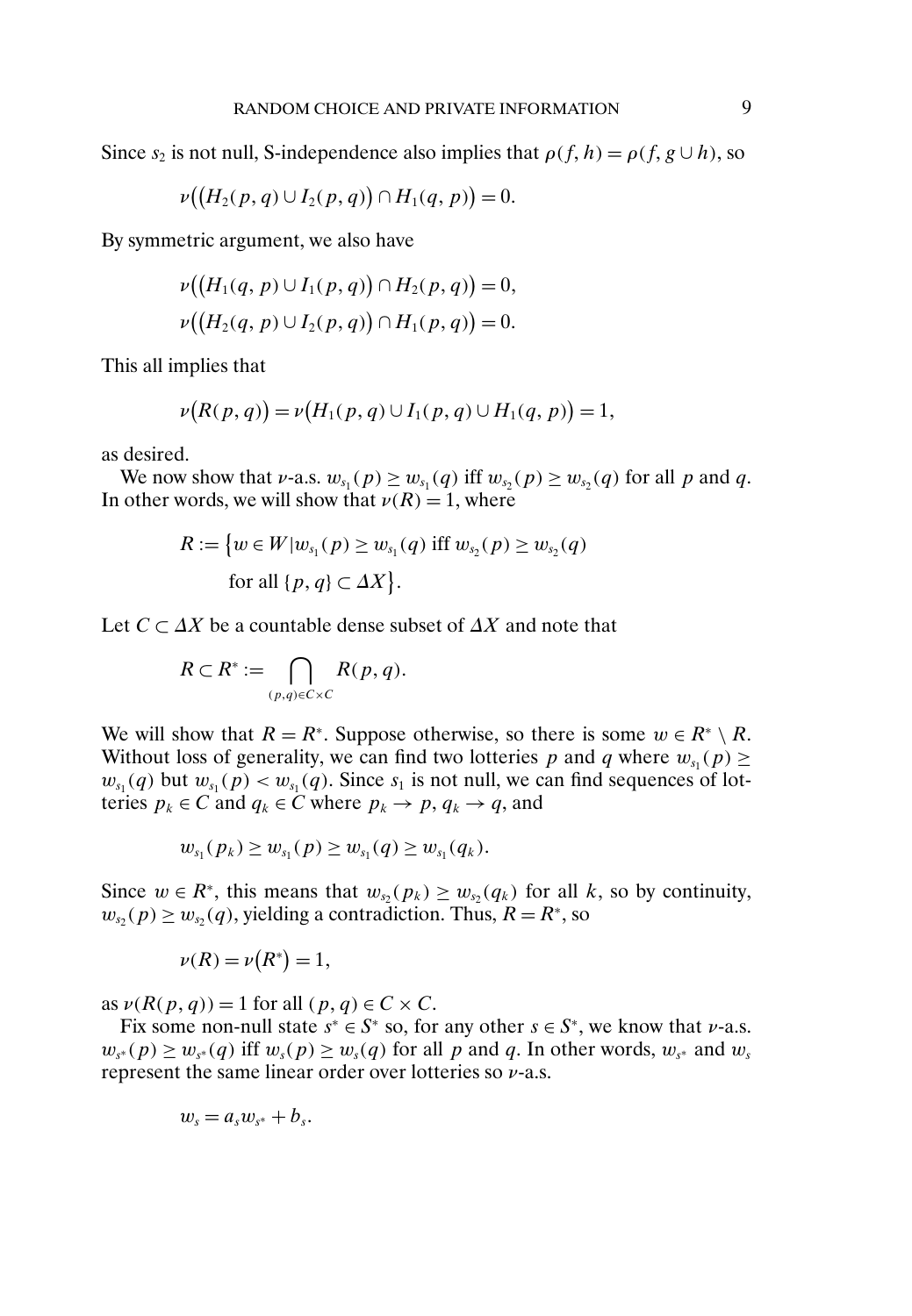Define the mapping  $\phi_1 : W \to \Delta S$  where

$$
[\phi_1(w)](s) = \frac{a_s}{\sum_{s \in S^*} a_s}
$$

if  $s \in S^*$  and  $[\phi_1(w)](s) = 0$  otherwise. Also let  $\phi_2 : W \to \mathbb{R}^X$  be such that  $\phi_2(w) = w_{s^*}$  and  $\phi = (\phi_1, \phi_2)$ . Thus,

$$
\rho_F(f) = \nu \bigg\{ w \in W \bigg\}
$$
  

$$
\sum_{s \in S^*} (a_s w_s(f(s)) + b_s) \ge \sum_{s \in S^*} (a_s w_s(g(s)) + b_s) \forall g \in F \bigg\}
$$
  

$$
= \nu \{ w \in W | \phi_1(w) \cdot (\phi_2(w) \circ f) \ge \phi_1(w) \cdot (\phi_2(w) \circ g) \forall g \in F \}
$$
  

$$
= \pi \{(q, u) \in \Delta S \times \mathbb{R}^X | q \cdot (u \circ f) \ge q \cdot (u \circ g) \forall g \in F \},
$$

where  $\pi := \nu \circ \phi^{-1}$  is the measure on  $\Delta S \times \mathbb{R}^X$  induced by  $\nu$ . Finally, we show that  $\pi$  is regular. Consider any two acts f and g and note that if they are tied, then  $q \cdot (u \circ f) = q \cdot (u \circ g) \pi$ -a.s. On the other hand, if they are not tied, then

$$
\pi\{(q, u) \in \Delta S \times \mathbb{R}^X | q \cdot (u \circ f) = q \cdot (u \circ g)\}
$$

$$
= \rho(f, g) - (1 - \rho(g, f)) = 0.
$$

Thus  $\pi$  is regular and  $\rho$  is represented by  $\pi$ , proving (2).

Now, suppose (2) is true. Monotonicity, linearity, and extremeness all follow trivially from the representation. To show non-degeneracy, suppose  $\rho$  is degenerate. Thus, for any two constant acts  $f$  and  $g$ ,

$$
1 = \rho(f, g) = \rho(g, f) = \pi\{(q, u) \in \Delta S \times \mathbb{R}^X | u \circ f = u \circ g\},
$$

so u is constant, yielding a contradiction. Thus, non-degeneracy is satisfied. To show S-independence, suppose  $p = f(s_1) = f(s_2)$ ,  $D = F_1(s_1) = F_2(s_2)$ , and  $F_i(s) = f(s)$  for all  $s \neq s_i$ . Since u is non-constant, every state is not null and

$$
\rho_{F_i}(f) = \pi\big\{(q, u) \in \Delta S \times \mathbb{R}^X | u(p) \ge u(q) \text{ for all } q \in D\big\} = \rho_{F_1 \cup F_2}(f).
$$

This proves S-independence.

Finally, we show continuity. Let  $F_k \to F$  where  $\{F_k, F\} \subset \mathcal{K}_0$ . Note that for any  $\{f, g\} \subset F_k$ , f and g are not tied. Since  $\pi$  is regular, this implies that  $q \cdot (u \circ$  $f$  =  $q \cdot (u \circ g)$  with  $\pi$ -measure zero. Now, define

$$
\mathcal{I} := \bigcup_{\{f,g\} \subset F_k \cup F} \{ (q, u) \in \Delta S \times \mathbb{R}^X | q \cdot (u \circ f) = q \cdot (u \circ g) \}
$$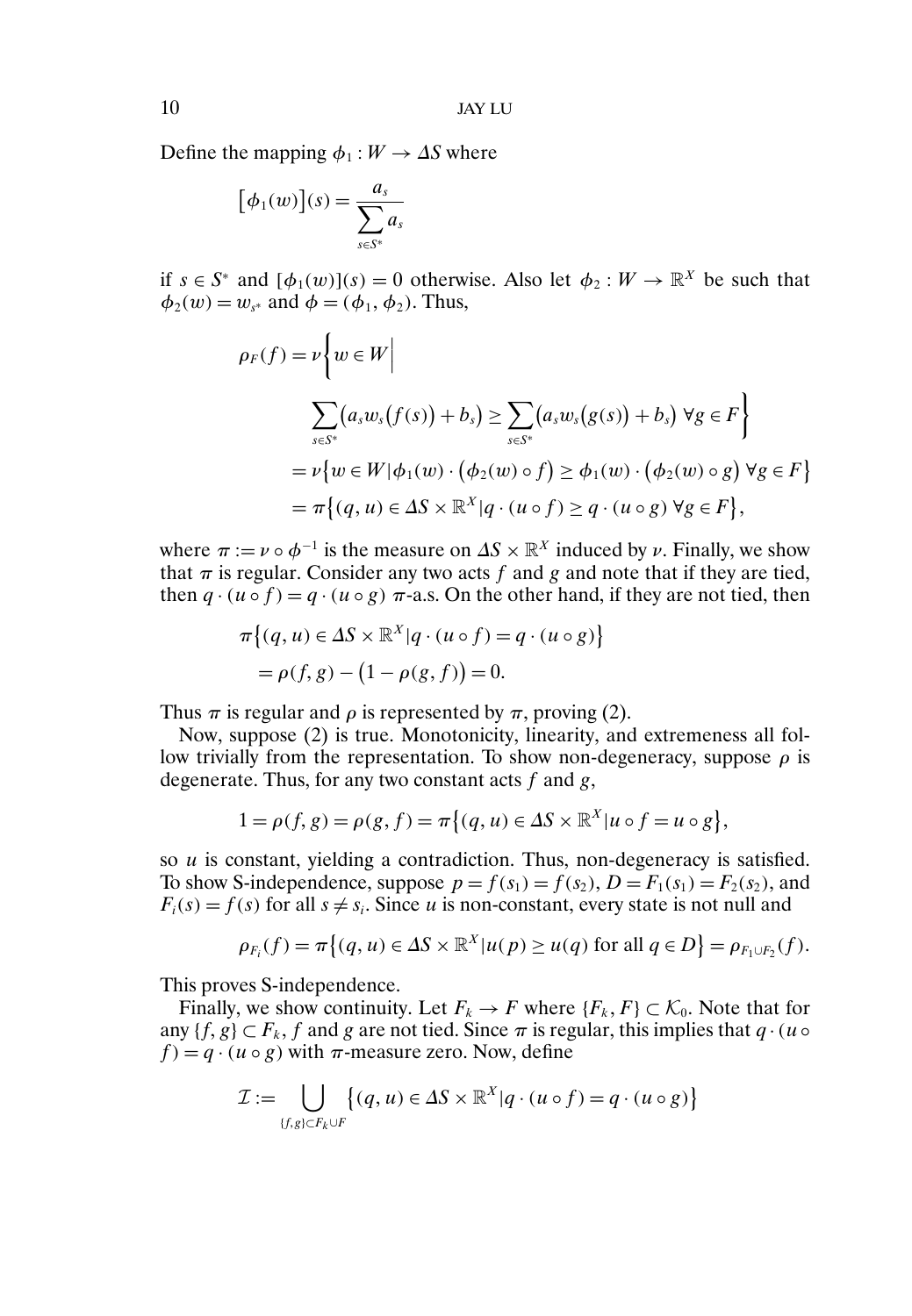<span id="page-10-0"></span>as the set of all beliefs and utilities that rank some  $\{f, g\} \subset F_k \cup F$  the same. Note that  $\pi(\mathcal{I}) = 0$ , so if we let  $\mathcal{Q} := \Delta S \times \mathbb{R}^X \setminus \mathcal{I}$ , then  $\mu(\mathcal{Q}) = 1$ . Let  $\pi^*$  be the restriction of  $\pi$  on Q. We will now define random variables  $\xi_k$ :  $\mathcal{Q} \to H$ and  $\xi: \mathcal{Q} \to H$  that have distributions  $\rho_{F_k}$  and  $\rho_F$ , respectively. For each  $F_k$ , let  $\xi_k$  :  $\mathcal{Q} \to H$  be such that

$$
\xi_k(q, u) := \arg \max_{f \in F_k} q \cdot (u \circ f),
$$

and define  $\xi$  similarly for F. Note that these are well-defined because there exists a unique maximizer for every  $(q, u) \in \mathcal{Q}$ . Now, for any measurable set  $E \subset H$ ,

$$
\xi_k^{-1}(E) = \{(q, u) \in \mathcal{Q} | \xi_k(q \cdot u) \in E \cap F_k \}
$$
  
= 
$$
\bigcup_{f \in E \cap F_k} \{(q, u) \in \mathcal{Q} | q \cdot (u \circ f) > q \cdot (u \circ g) \forall g \in F_k \},
$$

which is measurable. Hence,  $\xi_k$  and  $\xi$  are random variables. Note that

$$
\pi^* \circ \xi_k^{-1}(E) = \sum_{f \in E \cap F_k} \pi^* \{(q, u) \in \mathcal{Q} | q \cdot (u \circ f) > q \cdot (u \circ g) \, \forall g \in F_k \}
$$
\n
$$
= \sum_{f \in E \cap F_k} \pi \{(q, u) \in \mathcal{Q} | q \cdot (u \circ f) \ge q \cdot (u \circ g) \, \forall g \in F_k \}
$$
\n
$$
= \rho_{F_k}(E \cap F_k)
$$
\n
$$
= \rho_{F_k}(E),
$$

so  $\rho_{F_k}$  and  $\rho_F$  are the distributions of  $\xi_k$  and  $\xi$ , respectively. Note that for any  $(q, u) \in \mathcal{Q} \subset \Delta S \times \mathbb{R}^X$ ,  $q \cdot (u \circ f)$  is bounded and thus continuous in f. Hence, by the maximum theorem,  $\xi_k(q, u) = \arg \max_{f \in F_k} q \cdot (u \circ f)$  is continuous in  $F_k$ . Since  $F_k \to F$ ,  $\xi_k \to \xi \pi^*$ -a.s. and since a.s. convergence implies convergence in distribution,  $\rho_{F_k} \rightarrow \rho_F$  as desired.

## S.1.2. *Proof of Theorem [S.2](#page-2-0)*

Before proving Theorem 5, we first show a useful lemma. Let  $\tau$  be an RCR on  $\Delta X$ . We say  $\tau$  is *deterministic* if  $\tau_D(p) \in \{0, 1\}$  for all sets of lotteries D. We show that if  $\tau$  has a random expected utility representation and is deterministic, then it reduces to a standard expected utility representation.

**LEMMA S.4:** *Suppose*  $\tau$  *is deterministic and there is a regular measure*  $\nu$  *on*  $\mathbb{R}^X$ *such that*

$$
\tau_D(p) = \nu \{ u \in \mathbb{R}^X | u(p) \ge u(q) \,\forall q \in D \}.
$$

*Then v has a degenerate distribution on some*  $u^* \in \mathbb{R}^X$ .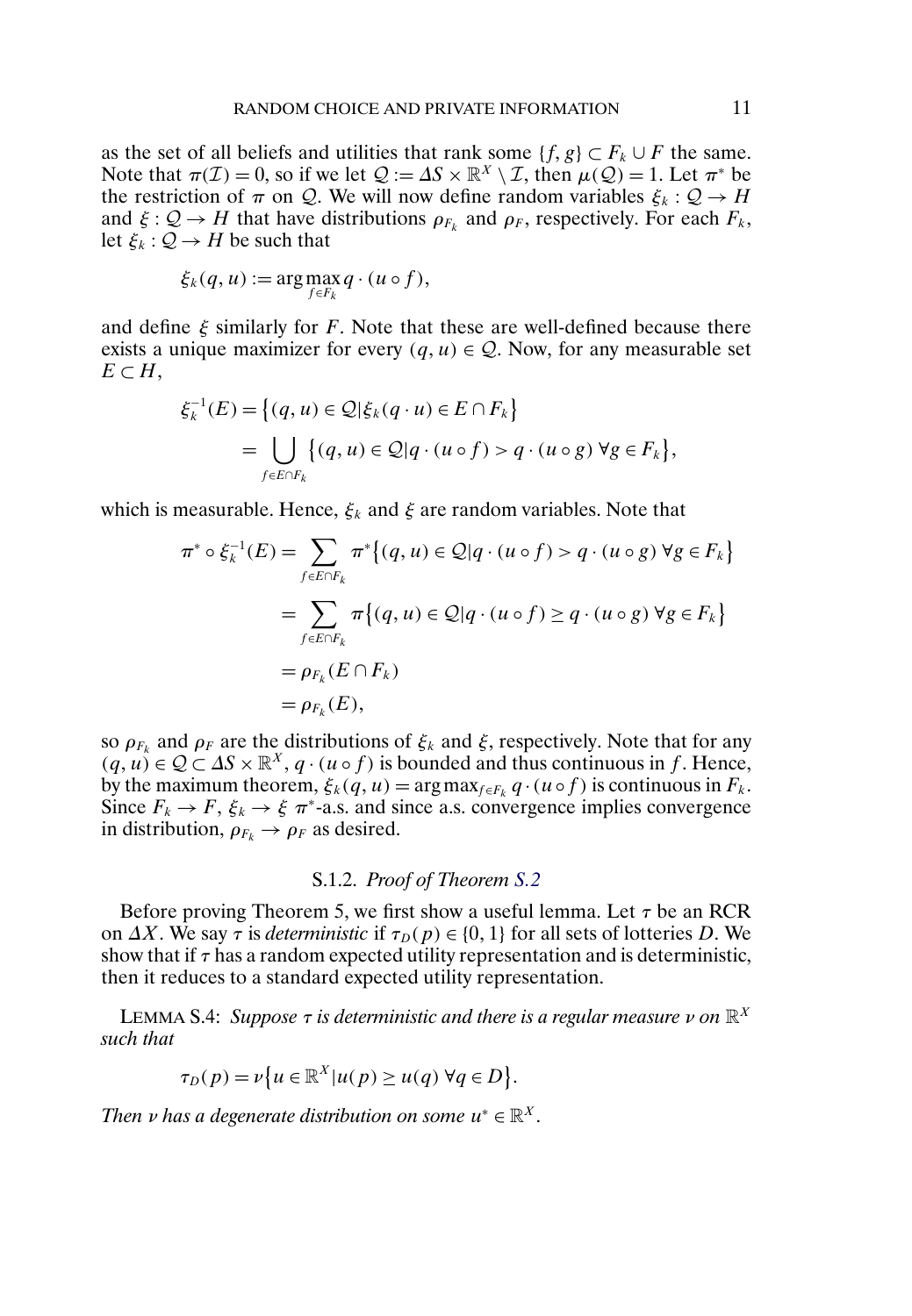PROOF: Note that if  $\tau$  is degenerate, that is  $\tau_D(p) = 1$  for all D so we can just set  $u^* = 0$ . Thus, assume  $\tau$  is non-degenerate and note that, for any two p and  $q$ ,

$$
\tau(p,q) = \nu \{ u \in \mathbb{R}^X | u(p) \ge u(q) \} \in \{0,1\}.
$$

Since  $X$  is finite, we can find two degenerate lotteries  $y$  and  $z$  such that  $\tau(y, x) = \tau(x, z) = 1$  for all  $x \in X$ . Note that  $u(y) > u(z)$  v-a.s. by nondegeneracy. By linearity, this implies that  $\tau(y, p) = \tau(p, z) = 1$  for all  $p \in \Delta X$ . By determinism and continuity, for any  $p \in \Delta X$ , we can find an  $a_p \in [0, 1]$  such that

$$
\tau(ya_p z, p) = \tau(p, ya_p z) = 1.
$$

This implies that

$$
1 = \nu \{ u \in \mathbb{R}^X | u(p) = a_p u(y) + (1 - a_p) u(z) \}.
$$

Since we can always normalize u such that  $u(y) = 1$  and  $u(z) = 0$ , this means that  $u(p) = a_p v$ -a.s. so v has a degenerate distribution on some  $u^* \in \mathbb{R}^X$ , as desired.  $Q.E.D.$ 

We are now ready to prove Theorem [S.2.](#page-2-0) We wish to show the following are equivalent:

(1)  $\rho$  satisfies Axioms [S.1–](#page-0-0)[S.7,](#page-2-0)

(2)  $\rho$  is represented by some  $(\mu, u)$ .

Suppose (1) is true, so by Theorem [S.1,](#page-2-0)  $\rho$  is represented by some regular  $\pi$ . Let  $\pi_1$  and  $\pi_2$  be the marginal distributions of  $\pi$  on  $\Delta S$  and  $\mathbb{R}^X$ , respectively. Define the RCR  $\tau$  on  $\Delta X$  such that for every constant menu  $F = D$ ,

$$
\tau_D(p) = \rho_D(p) = \pi_2 \big\{ u \in \mathbb{R}^X | u(p) \ge u(q) \,\forall q \in D \big\}.
$$

Since C-determinism implies  $\tau$  is deterministic, Lemma [S.4](#page-10-0) implies that  $\pi_2$  has a degenerate distribution on some u. If we let  $\mu = \pi_1$ , then  $\mu$  is regular and  $\rho$ is represented by  $(\mu, u)$ , proving (2).

Now, suppose (2) is true, so by Theorem [S.1,](#page-2-0)  $\rho$  satisfies Axioms [S.1–](#page-0-0)[S.6.](#page-1-0) To show that  $\rho$  satisfies C-determinism, note that for any constant menu  $F$ ,

$$
\rho_F(f) = \mu \{ q \in \Delta S | u(f) \ge u(g) \,\forall g \in F \}
$$

$$
= \begin{cases} 1 & \text{if } u(f) \ge u(g) \,\forall g \in F, \\ 0 & \text{otherwise.} \end{cases}
$$

This proves (1), as desired.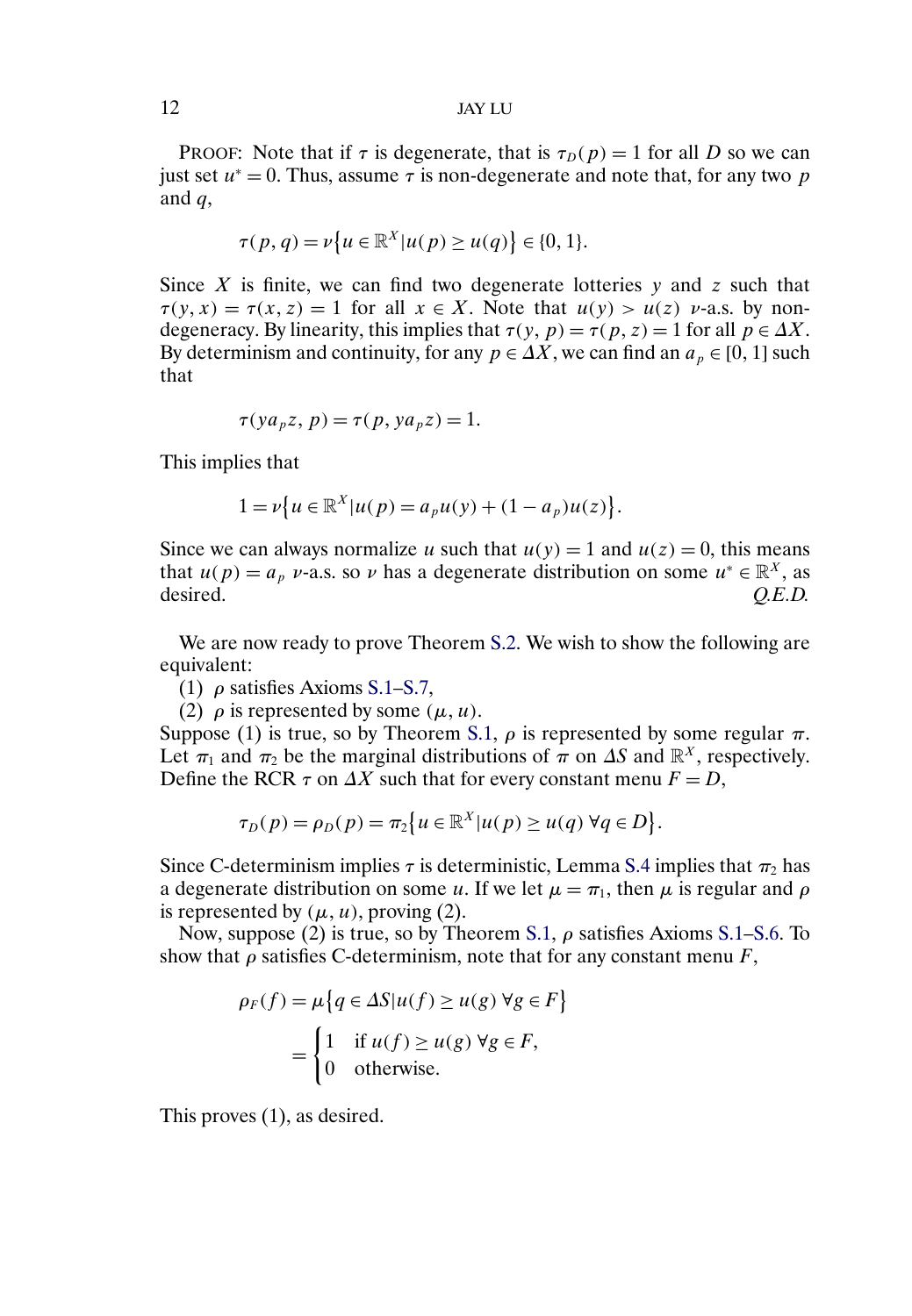## S.1.3. *Proof of Theorem [S.3](#page-2-0)*

Let  $\rho$  satisfy Axioms [S.1](#page-0-0)[–S.4](#page-1-0) and [S.6](#page-1-0)[–S.7.](#page-2-0) We wish to show the following are equivalent:

(1)  $\rho$  satisfies S-independence,

(2)  $\rho$  satisfies S-monotonicity.

Suppose (1) is true, so by Theorem [S.2,](#page-2-0)  $\rho$  is represented by some  $(\mu, u)$ . To show that  $\rho$  satisfies S-monotonicity, suppose  $\rho_{F(s)}(f(s)) = 1$  for all  $s \in S$ . This implies that  $u(f(s)) \ge u(g(s))$  for all  $g \in F$  and  $s \in S$  so

$$
\rho_F(f) = \mu \{ q \in \Delta S | q \cdot (u \circ f) \ge q \cdot (u \circ g) \ \forall g \in F \} = 1,
$$

proving (2), as desired.

Now, suppose (2) is true. From Lemma [S.2,](#page-5-0) define the RCR  $\tau$  on  $\Delta X$  such that

$$
\tau_D(p) = \rho_D(p) = \nu \bigg\{ w \in W \Big| \sum_s w_s(p) \geq \sum_s w_s(q) \ \forall q \in D \bigg\}.
$$

C-determinism implies that  $\tau$  is deterministic, so by Lemma [S.4,](#page-10-0) there is some  $u^* \in \mathbb{R}^X$  such that  $\tau(p, q) = 1$  iff  $u^*(p) > u^*(q)$ . Now, for every state  $s \in S$ , define the RCR  $\tau^s$  on  $\Delta X$  such that

$$
\tau_D^s(p) = \rho_F(f) = \nu \{ w \in W | w_s(p) \ge w_s(q) \ \forall q \in D \},
$$

where  $f(s) = p$ ,  $F(s) = D$ , and  $F(s') = f(s')$  for all  $s' \neq s$ .

We now show that  $\tau^s$  is deterministic for every  $s \in S$ . Suppose otherwise, so we can find some  $p \in D$  and  $q \in D$  such that  $\tau_D^s(p) \in (0,1)$  and  $\tau_D^s(q) \in D$ (0, 1). By monotonicity, this implies that  $\tau^{s}(p,q) < 1$  and  $\tau^{s}(q, p) < 1$ . By the contrapositive of S-monotonicity, it must be that  $\tau(p, q) < 1$  and  $\tau(q, p) < 1$ , contradicting C-determinism. Thus,  $\tau$ <sup>s</sup> is deterministic, so by Lemma [S.4,](#page-10-0) there is some  $u_s \in \mathbb{R}^X$  such that  $\tau^s(p,q) = 1$  iff  $u_s(p) \ge u_s(q)$ .

Next, we show that if  $s_1$  is not null, then  $u_{s_1}(p) \ge u_{s_1}(q)$  implies  $u_{s_2}(p) \ge$  $u_{s_2}(q)$ . Suppose otherwise, so  $u_{s_2}(p) < u_{s_2}(q)$ . Let  $f(s_1) = f(s_2) = p$ ,  $\bar{f}_i(s_i) =$ q, and  $f_i(s) = f(s)$  for all  $s \neq s_i$ . Note that

$$
\rho(f, f_1) = \nu \{ w \in W | u_{s_1}(p) \ge u_{s_1}(q) \} = 1,
$$
  

$$
\rho(f, f_2) = \nu \{ w \in W | u_{s_2}(p) \ge u_{s_2}(q) \} = 0.
$$

By the contrapositive of S-monotonicity and C-determinism,  $\rho(q, p) = 0$ . This implies that  $u^*(q) > u^*(p)$ . By S-monotonicity again,  $\rho(f_1, f) = 1$  so  $u_{s_1}(p) =$  $u_{s_1}(q)$ . Suppose there exists some r where  $u_{s_1}(p) > u_{s_1}(r)$ . Let g be the act where  $g(s_1) = r$  and  $g(s) = f(s)$  for all  $s \neq s_1$  so  $\rho(g, f) = 0$ . By the contrapositive of S-monotonicity again,  $\rho(r, p) = 0$  so  $u^*(q) > u^*(p) > u^*(r)$ . Now,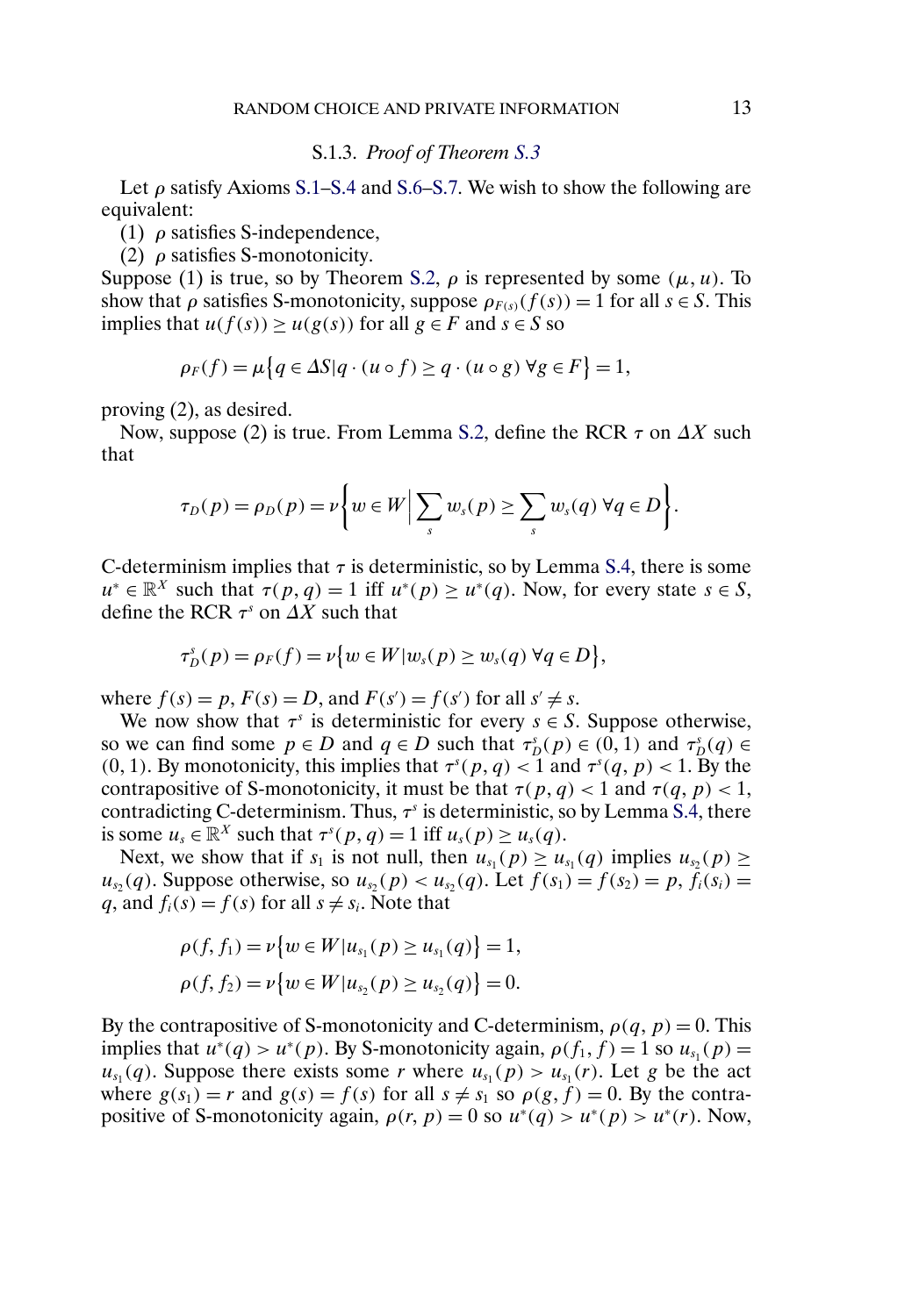# <span id="page-13-0"></span>14 JAY LU

we can find some  $a \in (0, 1)$  such that  $u^*(p) = u^*(qar)$ . By S-monotonicity, this means that

$$
u_{s_1}(p) = u_{s_1}(qar) = au_{s_1}(q) + (1-a)u_{s_1}(r).
$$

However,  $u_{s_1}(p) = u_{s_1}(q) > u_{s_1}(r)$ , yielding a contradiction. Hence, there can be no such r where  $u_{s_1}(p) = u_{s_1}(q) > u_{s_1}(r)$ . By symmetric argument, there can be no such r where  $u_{s_1}(r) > u_{s_1}(p) = u_{s_1}(q)$ . Since the same argument applies for any  $p$  and  $q$ , this means that  $s_1$  must be null, yielding a contradiction. Thus,  $u_{s_1}(p) \geq u_{s_1}(q)$  implies  $u_{s_2}(p) \geq u_{s_2}(q)$  whenever  $s_1$  is not null.

Finally, we show that  $\rho$  satisfies S-independence. Let  $s_1$  be not null,  $p =$  $f(s_1) = f(s_2)$ ,  $D = F_1(s_1) = F_2(s_2)$ , and  $F_i(s) = f(s)$  for all  $s \neq s_i$ . Now,

$$
\rho_{F_1}(f) = \nu \{ w \in W | u_{s_1}(p) \ge u_{s_1}(q) \ \forall q \in D \},
$$
  
\n
$$
\rho_{F_1 \cup F_2}(f) = \nu \{ w \in W | u_{s_1}(p) \ge u_{s_1}(q) \text{ and } u_{s_2}(p) \ge u_{s_2}(q) \ \forall q \in D \}.
$$

Note that if  $s_2$  is null, then  $\rho_{F_1}(f) = \rho_{F_1 \cup F_2}(f)$  trivially. Thus assume  $s_2$  is not null, so from above,  $u_{s_1}(p) \geq u_{s_1}(q)$  iff  $u_{s_2}(p) \geq u_{s_2}(q)$ . This implies that  $\rho_{F_1}(f) = \rho_{F_1 \cup F_2}(f)$ , proving (2), as desired.

#### S.2. RELATION TO AHN AND SARVER (2013)

In this section, we relate our results to those of Ahn and Sarver [\(2013\)](#page-20-0). They introduced a condition called consequentialism to link choice behavior from the two time periods.4 Consequentialism translates into the following in our setting.

AXIOM S.9—Consequentialism: *If*  $\rho_F = \rho_G$ , then  $F \sim G$ .

However, consequentialism fails as a sufficient condition for linking the two choice behaviors in our setup. This is demonstrated in the following.

EXAMPLE S.1: Let  $S = \{s_1, s_2\}, X = \{x, y\}$ , and  $u(ax + (1 - a)y) = a$ . Associate each belief  $q \in \Delta S$  with  $t \in [0, 1]$ , where  $t = q_{s_1}$  is the belief in state  $s_1$ . Let  $\mu$  have the uniform distribution and  $\nu$  have density  $6t(1-t)$ . Thus,  $\mu$  is more informative than  $\nu$ . Let  $\succeq$  be represented by  $(\mu, u)$  and  $\rho$  be represented by  $(\nu, u)$ . We show that  $(\succeq, \rho)$  satisfies consequentialism. Consider two menus F and G, where  $\rho_F = \rho_G$  with support  $F^+ \subset F \cap G$ . Since  $f \in F \setminus F^+$  implies it is dominated by acts in  $F^+$   $\mu$ -a.s., it is also dominated by acts in  $F^+$  v-a.s. Thus,  $F \sim F^+$ . A symmetric analysis for G yields  $G \sim F^+$ , so  $F \sim G$ , proving consequentialism. However,  $\mu$  and  $\nu$  are clearly different distributions.

<sup>4</sup>Their second axiom deals with indifferences which we resolve using non-measurability.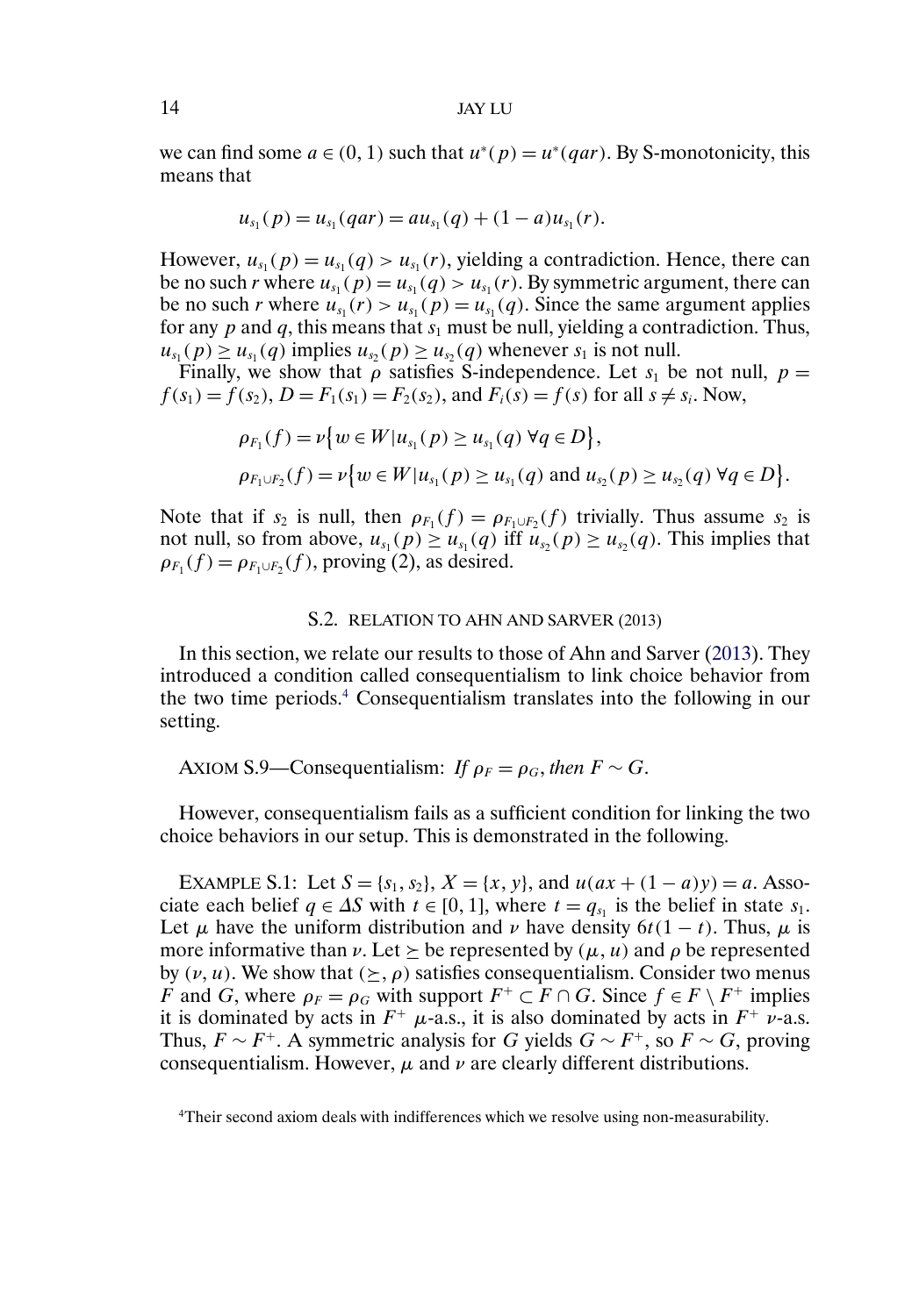The reason for why consequentialism fails in the Anscombe–Aumann setup is that the representation of DLR is more permissive than that of DLST. In the lottery setup, if consequentialism is satisfied, then this extra freedom allows us to construct an ex ante representation that is completely consistent with that of ex post random choice. On the other hand, information is uniquely identified in the representation of DLST, so this lack of flexibility prevents us from performing this construction even when consequentialism is satisfied. A stronger condition is needed to perfectly equate choice behavior from the two time periods.

AXIOM S.10—Strong Consequentialism: *If*  $F_{\rho}$  *and*  $G_{\rho}$  *share the same mean*, *then*  $F \sim G$ .

The following demonstrates why this is a strengthening of consequentialism.

LEMMA S.5: *For*  $\rho$  *monotonic*,  $\rho_F = \rho_G$  *implies*  $F_\rho = G_\rho$ .

PROOF: Let  $\rho$  be monotonic and let  $F^+$  be the support of  $\rho_F$ . We first show that  $F_{\rho}^+ = F_{\rho}$ . Let  $F^0 := F \setminus F^+$ , and for  $a \in [0, 1]$ , monotonicity yields

$$
0 = \rho_F(F^0) \geq \rho_{F \cup f^a}(F^0).
$$

Note that by Lemma A.2, both  $F^0$  and  $F^+$  are  $\mathcal{H}_F$ -measurable. First, suppose  $f<sup>a</sup>$  is tied with nothing in F. Hence,

$$
\rho_{F^+\cup f^a}(F^+)+\rho_{F^+\cup f^a}(f^a)=1=\rho_{F\cup f^a}(F^+)+\rho_{F\cup f^a}(f^a).
$$

By monotonicity,  $\rho_{F^+\cup f^a}(F^+) \ge \rho_{F\cup f^a}(F^+)$  and  $\rho_{F^+\cup f^a}(f^a) \ge \rho_{F\cup f^a}(f^a)$ , so

$$
F_{\rho}^{+}(a) = \rho_{F^{+} \cup f^{a}}(F^{+}) = \rho_{F \cup f^{a}}(F^{+}) = \rho_{F \cup f^{a}}(F) = F_{\rho}(a).
$$

Now, if  $f^a$  is tied with some act in F, then by Lemma A.3 and monotonicity,

$$
1=\rho_F\big(F^+\big)=\rho_{F\cup f^a}\big(F^+\big)\leq \rho_{F^+\cup f^a}\big(F^+\big).
$$

Thus,  $F_{\rho}^+(a) = 1 = F_{\rho}(a)$  so  $F_{\rho}^+ = F_{\rho}$ .

Now, suppose  $\rho_F = \rho_G$  for two menus F and G. Since  $\rho_F(f) > 0$  iff  $\rho_G(f) > 0$  $0, F^+ = G^+$ . We thus have

$$
F_{\rho} = F_{\rho}^{+} = G_{\rho}^{+} = G_{\rho}.
$$
 Q.E.D.

Thus, if strong consequentialism is satisfied, then consequentialism must also be satisfied as  $\rho_F = \rho_G$  implies  $F_\rho = G_\rho$ , which implies that  $F_\rho$  and  $G_\rho$  must have the same mean. Strong consequentialism delivers the corresponding connection between ex ante and ex post choice behaviors that consequentialism delivered in the lottery setup.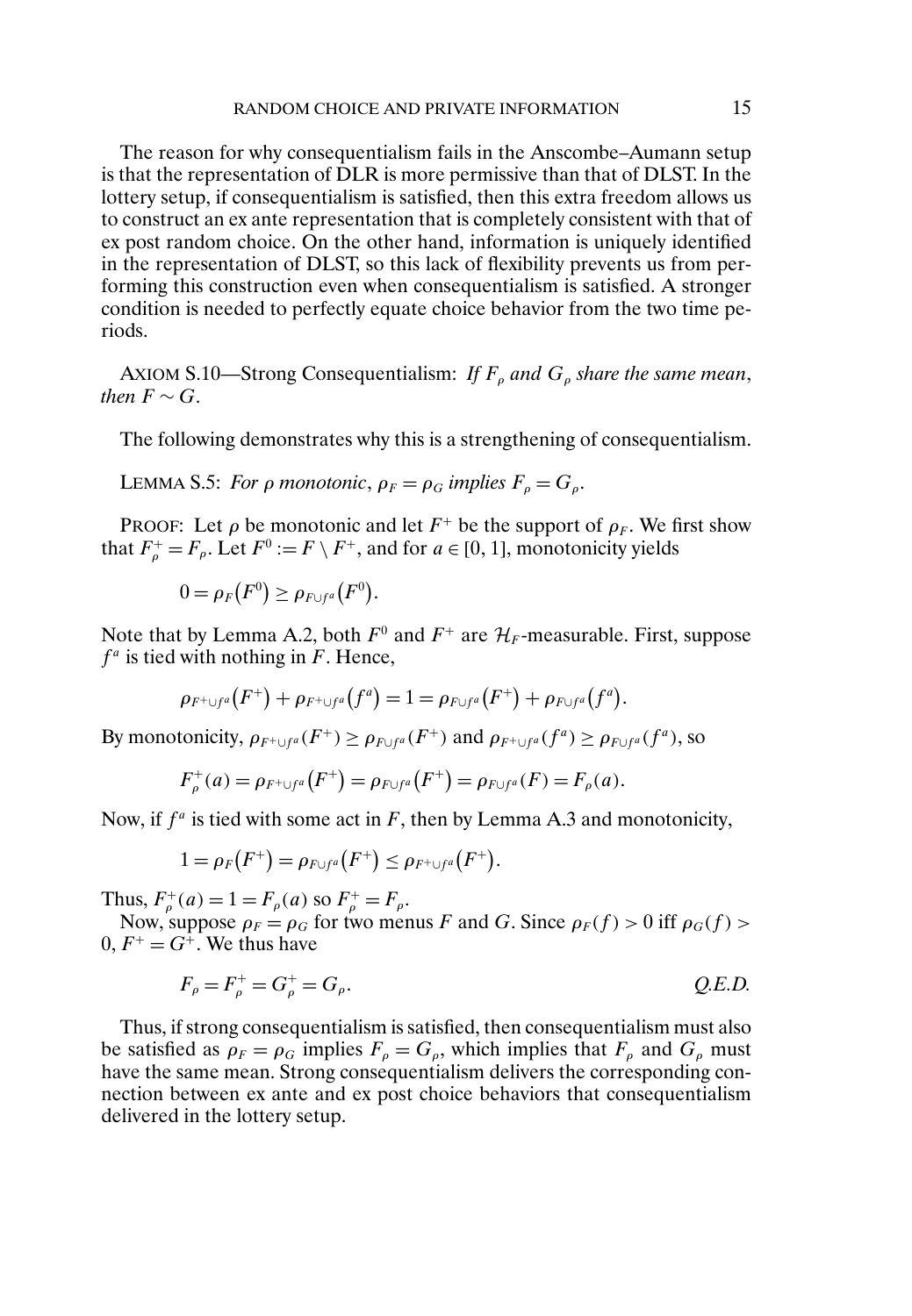PROPOSITION S.1: Let  $\succeq$  and  $\rho$  be represented by  $(\mu, u)$  and  $(\nu, v)$ , respec*tively*. *Then the following are equivalent*:

- (1)  $(\succeq, \rho)$  *satisfies strong consequentialism*,
- (2)  $F \geq G$  *if and only if*  $F \geq_{\rho} G$ ,
- (3)  $(\mu, u) = (\nu, \alpha \nu + \beta)$  *for*  $\alpha > 0$ .

PROOF: Note that the equivalence of (2) and (3) follows from Theorem 2 and the uniqueness properties of the subjective learning representation (see Theorem 1 of DLST). That (2) implies (1) is immediate, so we only need to prove that (1) implies (2).

Suppose (1) is true. Since  $\succeq_{\rho}$  is represented by  $(\nu, \nu)$ , we have  $F \sim_{\rho} G$  implies  $\overrightarrow{F} \sim G$ . Without loss of generality, we assume both u and v are normalized. First, consider only constant acts and let f and  $\overline{f}$  be the worst and best acts under v. Now, for any constant act f, we can find  $a \in [0, 1]$  such that  $f a \overline{f} \sim_{\rho} f$ which implies  $fa\overline{f} \sim f$ . Thus

$$
v(f) = v(fa\overline{f}) = 1 - a
$$

and

$$
u(f) = au(\underline{f}) + (1 - a)u(\overline{f}) = (1 - v(f))u(\underline{f}) + v(f)u(\overline{f})
$$

$$
= (u(\overline{f}) - u(\underline{f}))v(f) + u(\underline{f})
$$

for all constant f. Thus,  $u = \alpha v + \beta$  where  $\alpha := u(\overline{f}) - u(f)$  and  $\beta := u(f)$ . Since  $f \cup \overline{f} \sim_{\rho} \overline{f}$  implies  $f \cup \overline{f} \sim \overline{f}$ , we have  $u(\overline{f}) \geq u(f)$  so  $\alpha \geq 0$ . If  $\alpha = 0$ , then  $u = \beta$ , contradicting the fact that u is non-constant. Thus,  $\alpha > 0$ .

We can now assume without loss of generality that  $\geq_{\rho}$  is represented by  $(v, u)$ . Now, given any  $F \in \mathcal{K}$ , we can find some constant act f such that  $F \sim_{\rho} f$ , which implies  $F \sim g$ . Thus,

$$
\int_{\Delta S} \sup_{f \in F} q \cdot (u \circ f) \nu(dq) = u(g) = \int_{\Delta S} \sup_{f \in F} q \cdot (u \circ f) \mu(dq),
$$

so  $\succeq_{\rho}$  and  $\succeq$  represent the same preference, which implies (2). Thus, (1), (2), and (3) are all equivalent.  $Q.E.D.$ 

### S.3. RELATION TO CAPLIN AND MARTIN (2015)

In this section, we relate Theorem 5 to Caplin and Martin [\(2015\)](#page-20-0) who characterized state-dependent random choice with a restriction called *No Improving Action Switches (NIAS)*. In our setting, *ρ satisfies NIAS* if, for all  $g \in F \in \mathcal{K}$ ,

$$
\sum_{s\in S} r_s \rho_{s,F}(f) u\big(f(s)\big) \geq \sum_{s\in S} r_s \rho_{s,F}(f) u\big(g(s)\big).
$$

<span id="page-15-0"></span>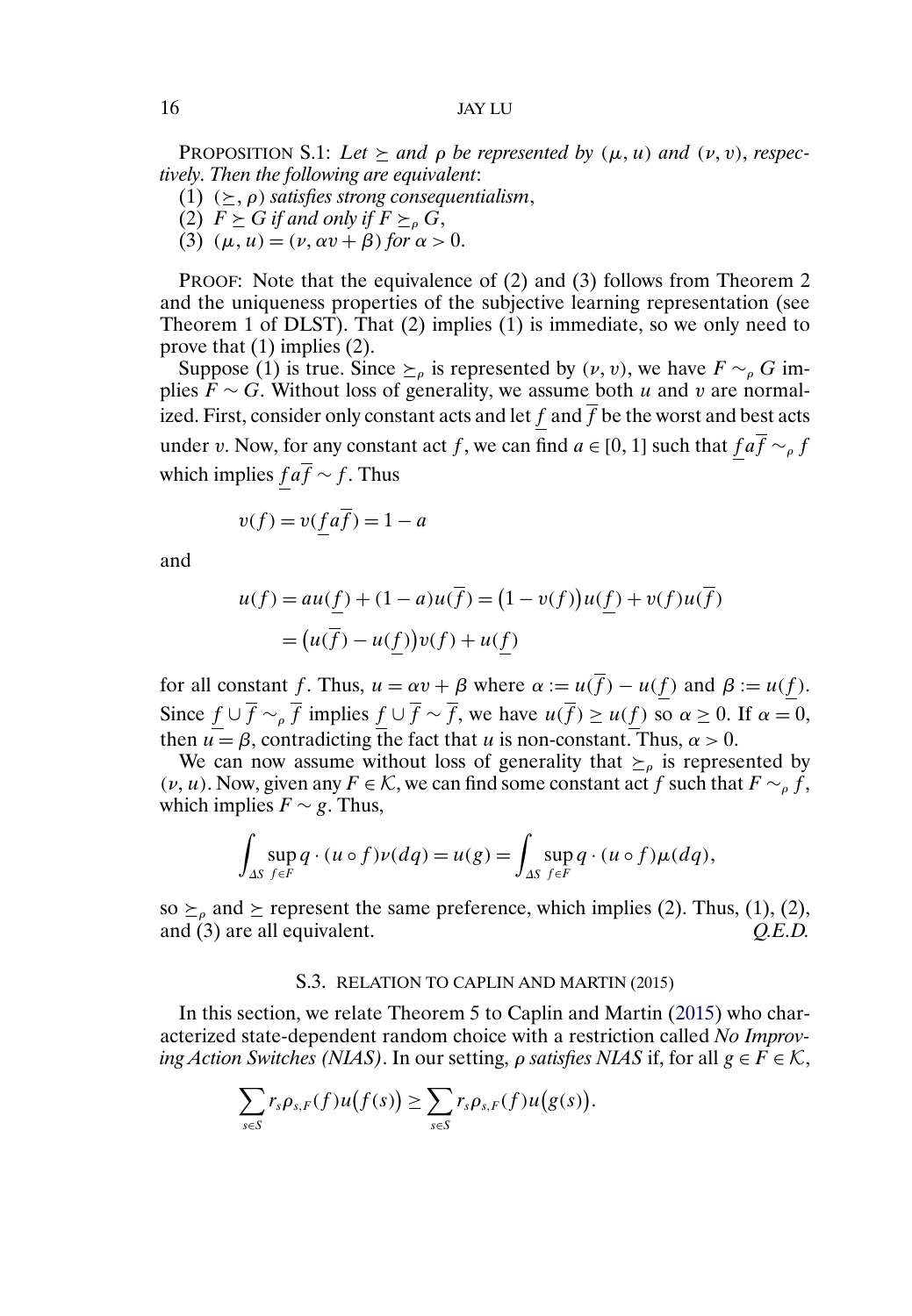Proposition S.2 below shows that under state-dependent information representations, using test functions to calibrate beliefs is equivalent to testing for NIAS. While both approaches use random choice data, checking means of test functions involves restrictions on ex ante (i.e., pre-signal) values of menus, while checking NIAS involves restrictions on ex post (i.e., post-signal) values of acts.

There is also a close relationship between the NIAS expressions and test functions. Recall from Theorem 2 that the ex ante valuation of menus is given by the integral of test functions:

$$
V(F) = \int_{[0,1]} F_{\overline{\rho}}(a) \, da.
$$

Proposition S.2 also shows that the marginal ex ante value with respect to an act is exactly the left-hand expression of the NIAS inequality. Note that this is a generalization of Theorem 3. This condition linking test functions with NIAS is necessary and sufficient for well-calibrating beliefs. This is all summarized as follows.

PROPOSITION S.2: Let  $\rho$  be represented by  $(\mu, u)$ . Then the following are all *equivalent*.

- (1) μ *is well-calibrated*.
- (2) *For all*  $F \in \mathcal{K}_s$  *and*  $s \in S$ ,

$$
\int_{[0,1]} F_{\rho}^{s}(a) \, da = V(F).
$$

- (3) ρ *satisfies NIAS*.
- (4) For all  $F \in \mathcal{K}$  and  $f_a := af + (1 a)f$ ,

$$
\sum_{s\in S}r_s \rho_{s,F\cup f_a}(f_a)u\big(f(s)\big)=\frac{dV(F\cup f_a)}{da}.
$$

PROOF: Let  $\rho$  be represented by  $(\mu, u)$ . Note that the equivalence of (1) and (2) follows immediately from Theorem 5 and Lemma B.1. Employ the notation  $F_a := F \cup f_a$ . We first show that

$$
\frac{dV(F_a)}{da} = \int_{Q_{F_a}^{fa}} q \cdot (u \circ f) \overline{\mu}(dq).
$$

Without loss of generality, assume  $u(\underline{f}) = 0$  and  $u(\overline{f}) = 1$ . For  $f \in F \in \mathcal{K}$ , define

$$
Q_F^f := \{ q \in \Delta S | q \cdot (u \circ f) \ge q \cdot (u \circ g) \ \forall g \in F \}.
$$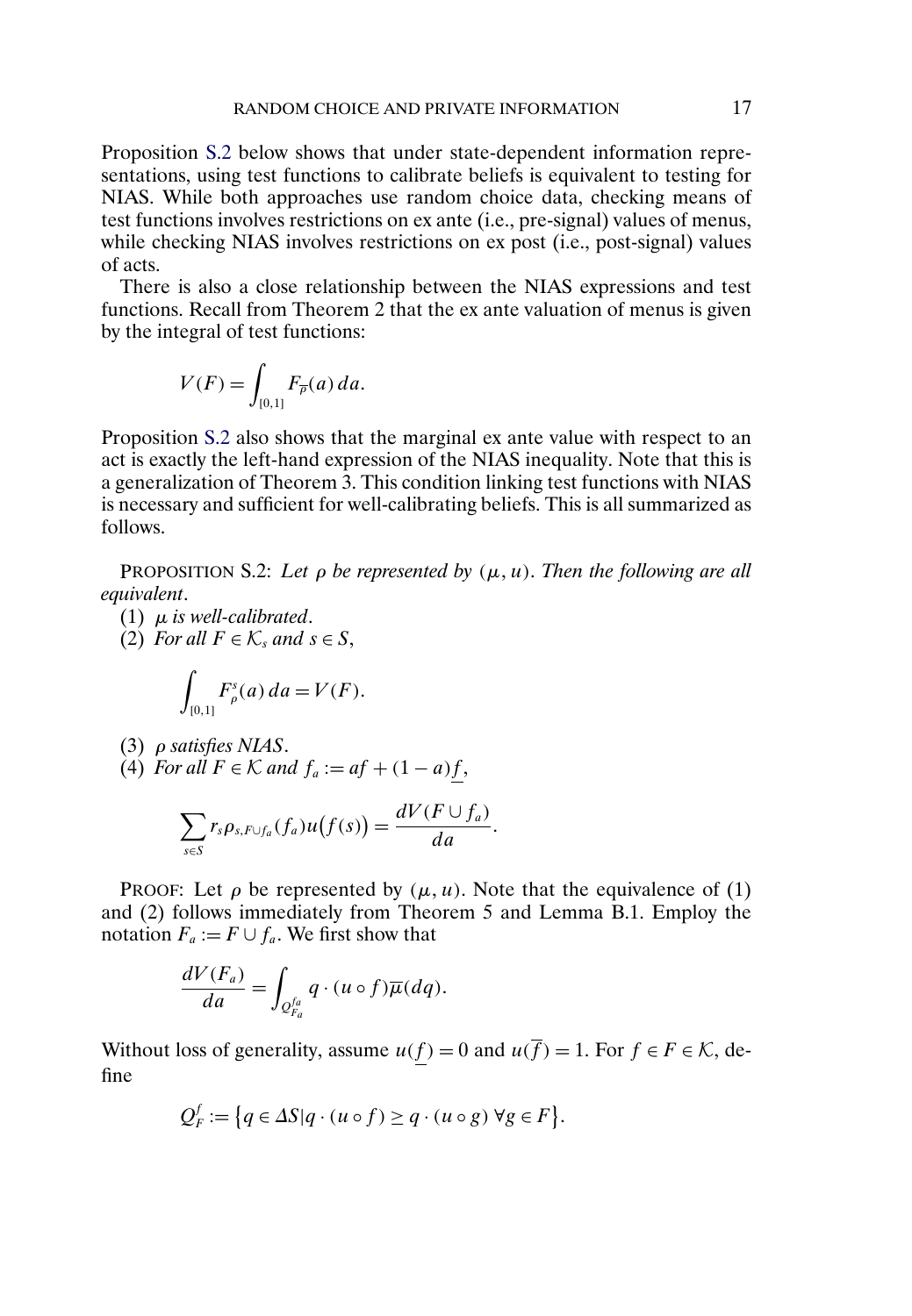Consider  $c := a + \varepsilon$  for  $\varepsilon > 0$  and note that we can partition

$$
Q_{F_c}^{f_c} = Q_{F_a}^{f_a} \cup \bigcup_{g \in F} (Q_{F_a}^g \setminus Q_{F_c}^g).
$$

Along with Lemma B.1, this implies that

$$
V(F_c) - V(F_a) = \int_{[0,1]} ((F_c)_{\overline{\rho}}(a') - (F_a)_{\overline{\rho}}(a')) da'
$$
  
= 
$$
\int_{\Delta S} \left( \sup_{g \in F_c} q \cdot (u \circ g) - \sup_{g \in F_a} q \cdot (u \circ g) \right) \overline{\mu}(dq)
$$
  
= 
$$
\int_{Q_{F_a}^{fa}} q \cdot (u \circ (f_c - f_a)) \overline{\mu}(dq)
$$
  
+ 
$$
\sum_{g \in F} \int_{Q_{F_a}^g \setminus Q_{F_c}^g} q \cdot (u \circ (f_c - g)) \overline{\mu}(dq).
$$

Note that  $u \circ (f_c - f_a) = \varepsilon (u \circ f)$  and for all  $q \in \mathcal{Q}_{F_a}^g \setminus \mathcal{Q}_{F_c}^g \subset \mathcal{Q}_{F_c}^{f_c}$ ,

$$
q \cdot u \circ f_c \ge q \cdot u \circ g \ge q \cdot u \circ f_a.
$$

This second inequality is true iff

$$
q \cdot (u \circ (f_c - g)) \leq q \cdot (u \circ (f_c - f_a)) = \varepsilon q \cdot (u \circ f).
$$

Hence, for all  $g \in F$ ,

$$
0\leq \int_{\mathcal{Q}_{F_a}^g\setminus\mathcal{Q}_{F_c}^g} q\cdot (u\circ (f_c-g))\overline{\mu}(dq)\leq \varepsilon \int_{\mathcal{Q}_{F_a}^g\setminus\mathcal{Q}_{F_c}^g} q\cdot (u\circ f)\overline{\mu}(dq).
$$

Since  $\overline{\mu}(Q_{F_a}^g \setminus Q_{F_c}^g) \to 0$  as  $\varepsilon \to 0$ , this implies that

$$
\frac{dV(F_a)}{da} = \lim_{\varepsilon \to 0} \frac{1}{\varepsilon} \big( V(F_{a+\varepsilon}) - V(F_a) \big) = \int_{\mathcal{Q}_{F_a}^{fa}} q \cdot (u \circ f) \overline{\mu}(dq),
$$

as desired.

We now show that (1) implies (4) implies (3) implies (1). First, suppose  $\mu$  is well-calibrated. Note that

$$
\sum_{s} r_s \rho_{s,F_a}(f_a) u(f(s))
$$
  
= 
$$
\sum_{s \in S} r_s \mu_s(Q_{F_a}^{f_a}) u(f(s)) = \sum_{s} \int_{Q_{F_a}^{f_a}} q_s u(f(s)) \frac{r_s}{q_s} \mu_s(dq)
$$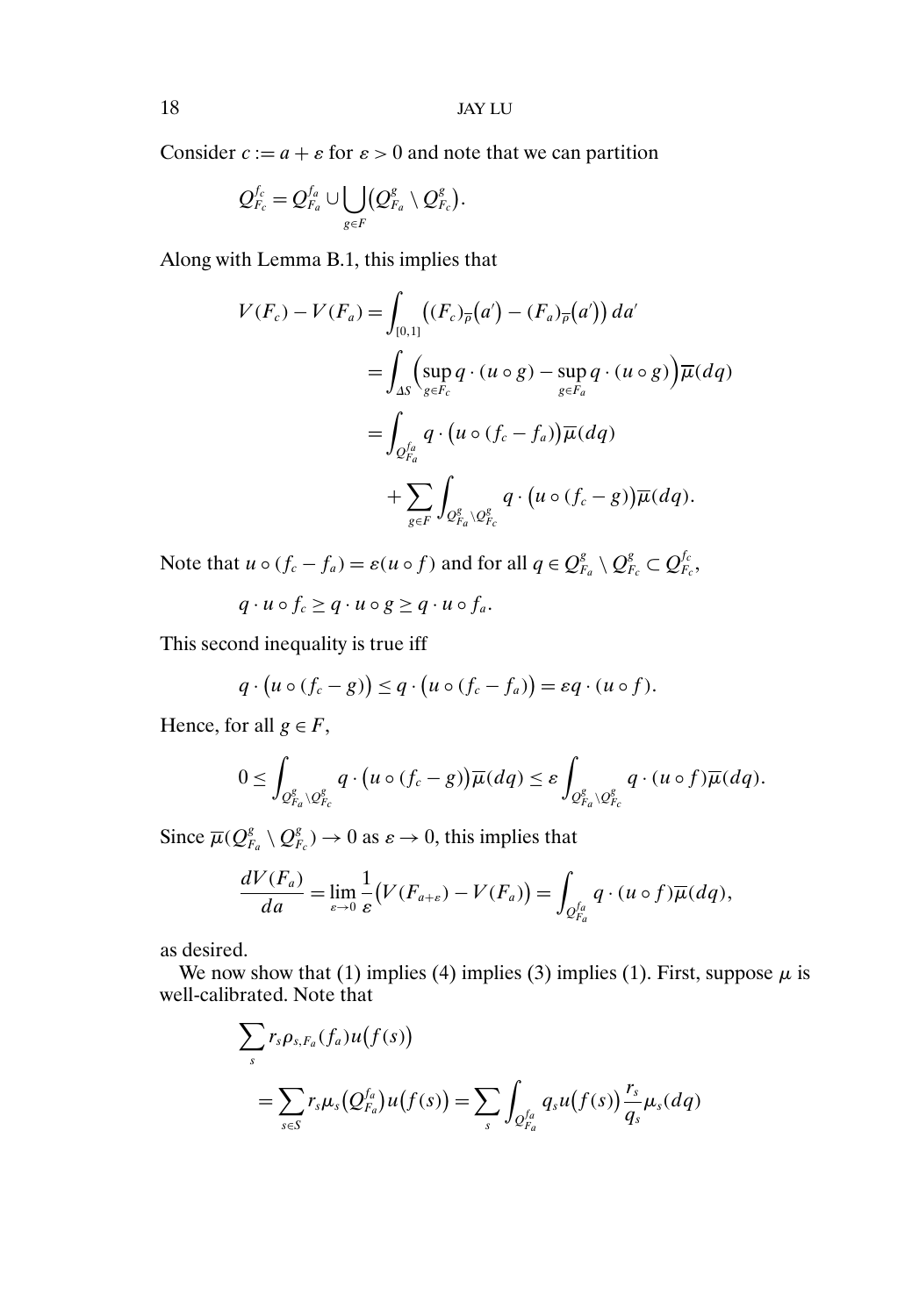$$
= \sum_{s} \int_{Q_{r_a}^{fa}} q_s u(f(s)) \overline{\mu}(dq) = \int_{Q_{r_a}^{fa}} q \cdot (u \circ f) \overline{\mu}(dq)
$$

$$
= \frac{dV(F_a)}{da},
$$

as desired. Hence, (4) is true.

Now, suppose (4) is true. Note that by considering  $a = 0$ , we have

$$
\sum_{s\in S} r_s \rho_{s,F}(f) u(f(s)) = \int_{Q_F^f} q \cdot (u \circ f) \overline{\mu}(dq)
$$

for all  $f \in F \in \mathcal{K}$ . Now, given any  $\{f, g\} \subset F$ , we can always find some G such that  $Q_F^f = Q_G^g$ . Hence, we have

$$
\sum_{s} r_{s} \mu_{s}(Q_{F}^{f}) u(f(s)) = \int_{Q_{F}^{f}} q \cdot (u \circ f) \overline{\mu}(dq) \ge \int_{Q_{F}^{f}} q \cdot (u \circ g) \overline{\mu}(dq)
$$

$$
\ge \int_{Q_{G}^{g}} q \cdot (u \circ g) \overline{\mu}(dq) = \sum_{s} r_{s} \mu_{s}(Q_{G}^{g}) u(g(s))
$$

$$
= \sum_{s} r_{s} \mu_{s}(Q_{F}^{f}) u(g(s)),
$$

proving (3).

Finally, suppose (3) is true, so for all  $g \in F \in \mathcal{K}$  and  $\overline{\rho}_F(f) > 0$ ,

$$
\sum_{s} r_{s} \rho_{s,F}(f) u(f(s)) \geq \sum_{s} r_{s} \rho_{s,F}(f) u(g(s)),
$$
  

$$
\sum_{s} \frac{r_{s} \mu_{s}(Q_{F}^{f})}{\overline{\mu}(Q_{F}^{f})} u(f(s)) \geq \sum_{s} \frac{r_{s} \mu_{s}(Q_{F}^{f})}{\overline{\mu}(Q_{F}^{f})} u(g(s)),
$$
  

$$
q_{F}(f) \cdot (u \circ f) \geq q_{F}(f) \cdot (u \circ g),
$$

where  $q_F: F \to \Delta S$  is such that  $q_F(f)(s) := \frac{r_S \mu_S(Q_F^f)}{R}$  $\frac{\mu_s(Q_F')}{\overline{\mu}(Q_F^f)}$ . Hence,  $q_F(f) \in Q_F^f$  for all  $f \in F$ . For each  $s \in S$ , define the measure  $\nu_s(Q) := \int_Q \frac{q_s}{r_s}$  $\frac{q_s}{r_s}\overline{\mu}(dq)$  and note that  $\sum_{s} r_s \nu_s(Q) = \overline{\mu}(Q) = \sum_{s} r_s \mu_s(Q)$ . Now, we also have, for all  $g \in F$ ,

$$
\int_{Q_F^f} q \cdot (u \circ f) \overline{\mu}(dq) \ge \int_{Q_F^f} q \cdot (u \circ g) \overline{\mu}(dq),
$$
\n
$$
\sum_{s} r_s \int_{Q_F^f} \frac{q_s}{r_s} u(f(s)) \overline{\mu}(dq) \ge \sum_{s} r_s \int_{Q_F^f} \frac{q_s}{r_s} u(g(s)) \overline{\mu}(dq),
$$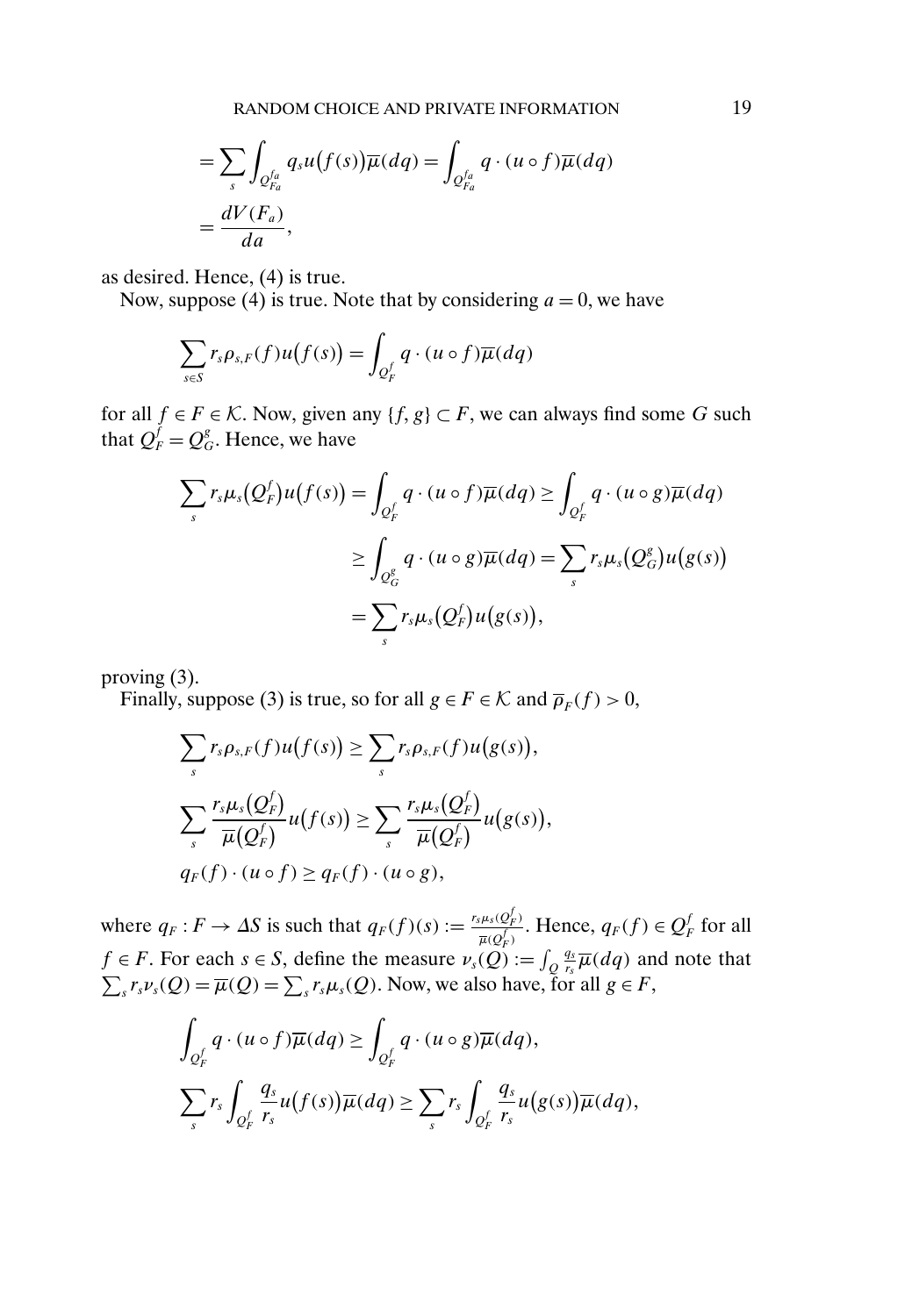20 JAY LU

$$
\sum_{s} \frac{r_s \nu_s(Q_F^f)}{\overline{\mu}(Q_F^f)} u(f(s)) \geq \sum_{s} \frac{r_s \nu_s(Q_F^f)}{\overline{\mu}(Q_F^f)} u(g(s)),
$$
  

$$
p_F(f) \cdot (u \circ f) \geq p_F(f) \cdot (u \circ g),
$$

where  $p_F: F \to \Delta S$  is such that  $p_F(f)(s) := \frac{r_s v_s(Q_F^f)}{\pi \sqrt{S}}$  $\frac{\partial^{\nu_s}(Q_F^f)}{\overline{\mu}(Q_F^f)}$ . Hence,  $p_F(f) \in Q_F^f$  for all  $f \in F$ .

Consider a partition  $\mathcal{P}^n$  of  $\Delta S$  such that, for every  $P_i^n \in \mathcal{P}^n$ ,  $P_i^n = Q_F^f$  for some  $f \in F$  and  $\sup_{\{p,q\} \subset P_i} |p-q| \leq \frac{1}{n}$  for every  $i \in \{1, ..., n\}$ . Since both  $q_F(f)$  and  $p_F(f)$  are in  $P_i^n$ ,

$$
\left|\frac{r_s\mu_s(P_i^n)}{\overline{\mu}(P_i^n)}-\frac{r_s\nu_s(P_i^n)}{\overline{\mu}(P_i^n)}\right|\leq \frac{1}{n},
$$
  

$$
|\mu_s(P_i^n)-\nu_s(P_i^n)|\leq \overline{\mu}(P_i^n)\frac{1}{n r_s}.
$$

Now, for any  $\psi^n : \Delta S \to \mathbb{R}$  that is  $\mathcal{P}^n$ -measurable, we have

$$
\sum_{i} \nu_s(P_i^n) \psi_i^n - \frac{1}{n} \sum_{i} \frac{1}{r_s} \overline{\mu}(P_i^n) \psi_i^n
$$
\n
$$
\leq \sum_{i} \mu_s(P_i^n) \psi_i^n \leq \sum_{i} \nu_s(P_i^n) \psi_i^n + \frac{1}{n} \sum_{i} \frac{1}{r_s} \overline{\mu}(P_i^n) \psi_i^n.
$$

For any measurable  $\psi : \Delta S \to \mathbb{R}$ , we can find a sequence of  $\mathcal{P}^n$ -measurable functions such that  $\psi^n \to \psi$ . Hence by dominated convergence,

$$
\lim_{n\to\infty}\left[\int_{\Delta S}\psi^n(q)\nu_s(dq) - \frac{1}{n}\int_{\Delta S}\frac{1}{r_s}\psi^n(q)\overline{\mu}(dq)\right]
$$
\n
$$
\leq \lim_{n\to\infty}\int_{\Delta S}\psi^n(q)\mu_s(dq)
$$
\n
$$
\leq \lim_{n\to\infty}\left[\int_{\Delta S}\psi^n(q)\nu_s(dq) + \frac{1}{n}\int_{\Delta S}\frac{1}{r_s}\psi^n(q)\overline{\mu}(dq)\right],
$$
\n
$$
\int_{\Delta S}\psi(q)\mu_s(dq) = \int_{\Delta S}\psi(q)\nu_s(dq).
$$

Hence,  $\mu_s = \nu_s$  so  $\mu$  is well-calibrated and (1) is true. This concludes the proof. *Q.E.D.*